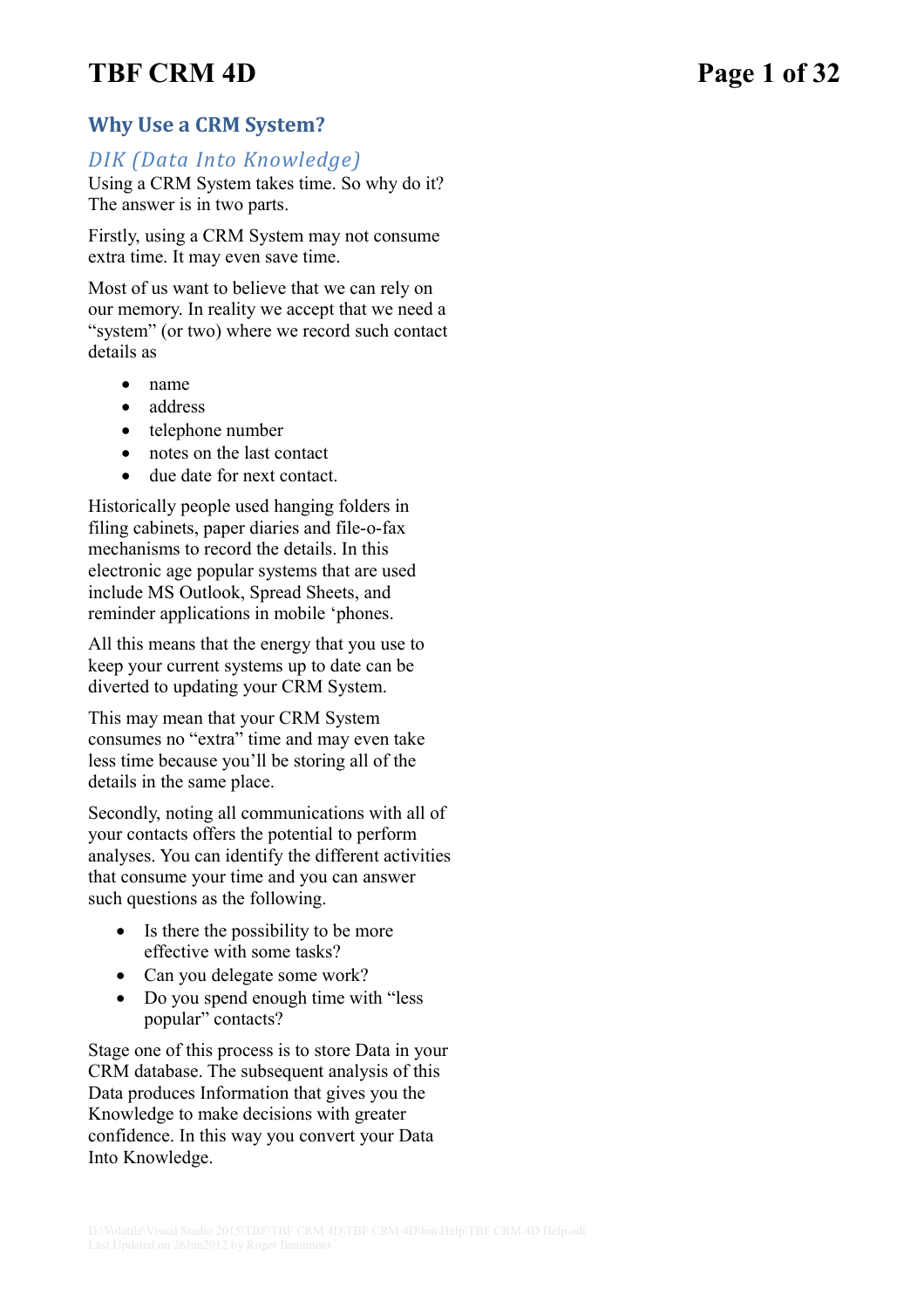# **TBF CRM 4D Page 2 of 32**

## **Getting the Best from TBF CRM 4D**

### *Your Data, Structured*

There are three primary types of data in the TBF CRM database. At the top level is the *Place* at which the *Person* is located. For example the *Place* could be the Location where a family of of People reside or it could be the Company that employs a number of Staff.

In each case there would be a single *Place* record to which a number of *People* records are linked.

In a similar way each *Person* record in the database is likely to have an increasing number of *Task* records to which it is linked.

In addition, *Projects* can be monitored and these are linked to the *Place* where the project is being run. *Tasks* in the project can be recorded in the database so that they appear in the *To Do List.*

Finally, the system enables you to record *Goals*. These may be personal goals or, for example, Key Performance Indicators for your business. The steps required to achieve each goal can be set as *Tasks* so that they too appear in the *To Do List.*

This structure can be represented pictorial as shown below.



## *Planning to Win*

TBF CRM 4D includes a number of options that offer opportunities for clear analysis once a suitable volume of data has been collected.

Each option is contained in a drop-down list. This ensures consistency of use (no spelling errors) and therefore greater accuracy when analyses are being performed.

You can add your own entries to the list for each option.

The options that appear at each level in the data structure are listed below and highlighted in red.

#### **Task**

| Resource                             |
|--------------------------------------|
| (None)                               |
| Type of Task.                        |
| Visit                                |
| Origin of Enquiry                    |
| (None)                               |
| Project                              |
| Convert Software for use with Sage 2 |
|                                      |
| Goal                                 |
| None)                                |

- $\triangleright$  Resource associated with the Task Examples embrace a particular Room in a Guest House, a specific Vehicle and a specialist Tool
- $\triangleright$  Type of Task Examples include a Meeting, an Email and a Telephone Call
- $\triangleright$  Origin of Enquiry The source of the marketing collateral.

Careful use of this drop down list, in conjunction with the content of the Task field, offers powerful analysis of the success of different marketing campaigns.

Examples include a Mail Shot, a Referral and Twitter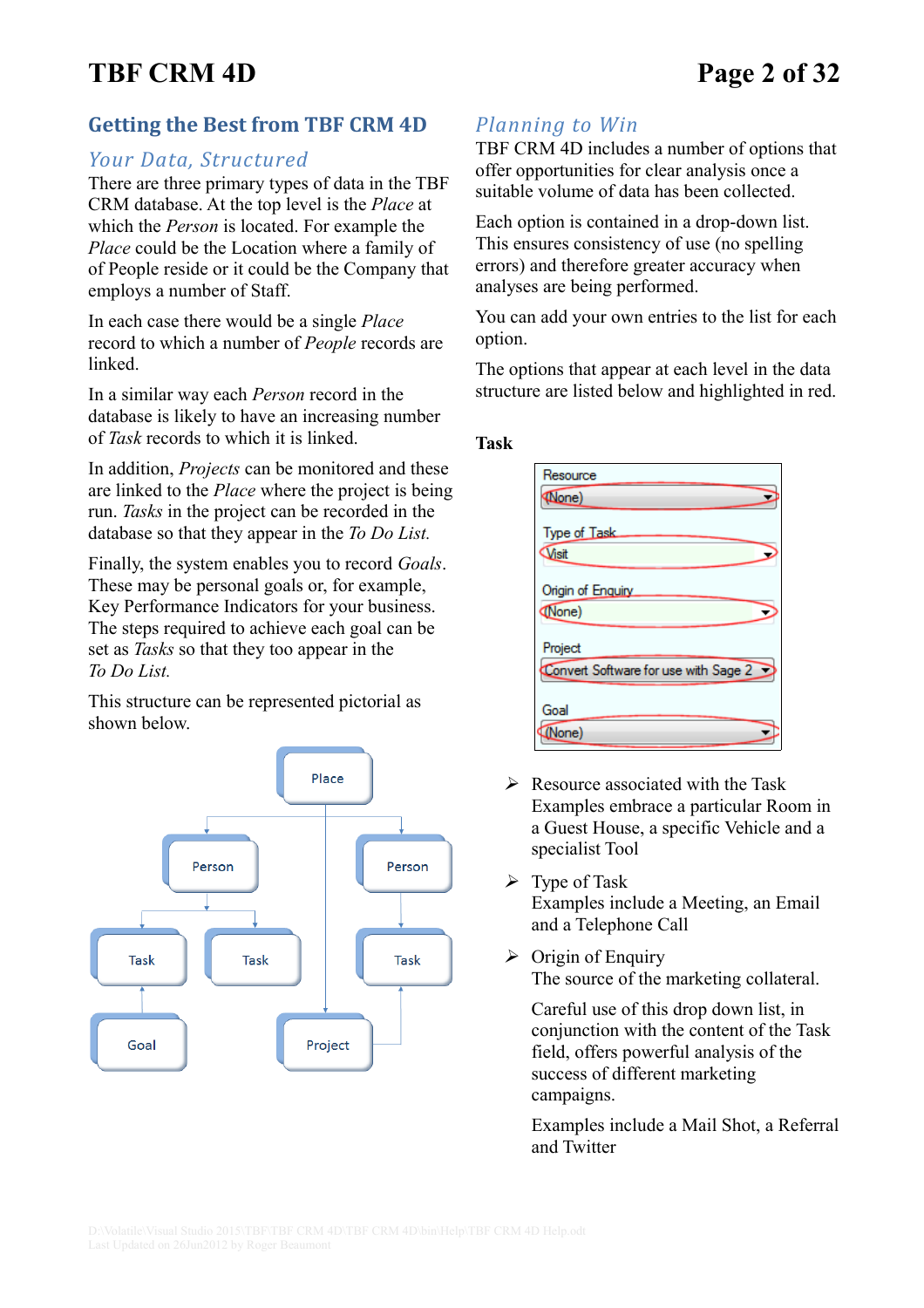# **TBF CRM 4D Page 3 of 32**

➢ Project

The title of the Project to which this Task is linked.

Analysis of this field offers ideas about the work involved in achieving specific milestones in a Project.

 $\triangleright$  Goal

The title of the Goal or Objective to which this Task is linked.

By analysing the content of this field in conjunction with other Goal related data, you can assess the effort required to obtain a successful outcome.

#### **Person**



 $\triangleright$  Type of Person

This is distinct from their Job Title or Relationship with other People at the same Place.

Examples might include Entrepreneur, Decision Influencer or Specialist in a particular field of work.

#### **Place**



- $\triangleright$  Type of Place Examples could embrace SME's (Small and Medium Sized Enterprises), Start Up and Family Run businesses
- ➢ Industry Classification Examples here may include Food & Drink, Training and Vehicle Hire
- $\triangleright$  Sector (of the Market) Examples might be Dining, Wedding Photography or Interior Design

In order to ease future analysis the database includes facilities to ensure that these options retain consistent spelling.

#### **Careful planning for the use of these options will ensure that all the analysis that is performed will use the most accurate data and therefore provide the most meaningful answers to the questions being posed.**

As an illustration, you may wish to determine the companies with the highest number of repeat orders in a county. This means that all the County entries must have the same spelling (to ensure that "Oxon" and "Oxfordshire" do not distort the results). In addition, you would need to register Tasks with a Type highlighting that the appropriate Task was repeat business.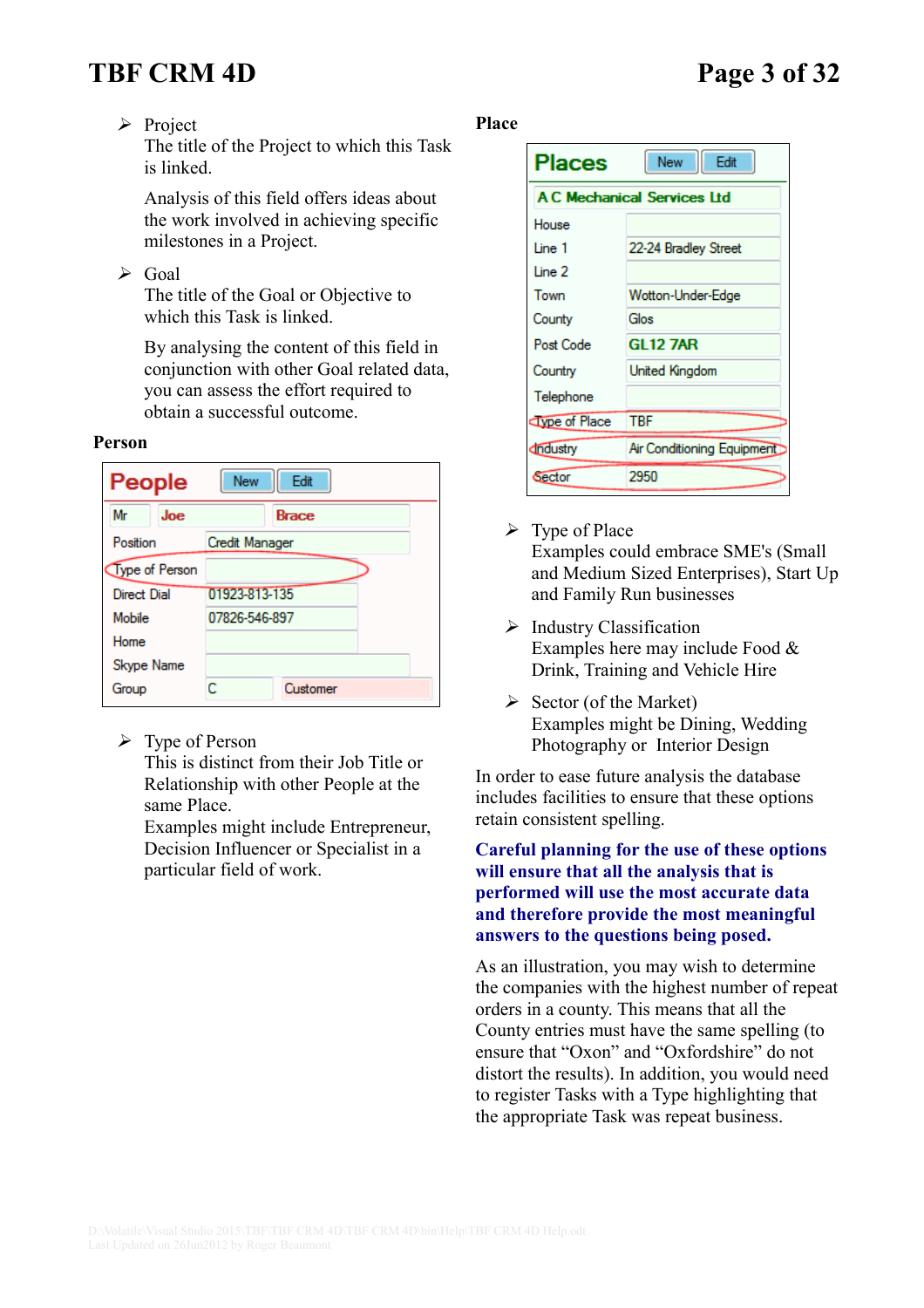# **TBF CRM 4D Page 4 of 32**

## **Time Saving Features**

#### *Things To Do Today*

New Tasks are added to the currently selected Person.

The minimum details that are required are the Task description and its Due Date and Time.

Tasks can be recorded historically by entering a prior date and time. Alternatively, time planning is achieved by entering dates in the future.

Note that the system ensures that Tasks cannot be scheduled to run together. "Colliding" Tasks are scheduled in five minute intervals.

TBF CRM 4D maintains a list of incomplete Tasks. These can be viewed by selecting the 'To Do List' tab.

This list of Tasks is displayed in order. The top level sort order is Priority, then comes the Date on which the Task was scheduled and finally the scheduled Time.

Full details of the Tasks in the To Do List can be viewed by double-clicking in the row that contains the Task's summary data.

Tasks are completed by updating the "Done" entry for the Task.

To complete a Task proceed as follows.

- 1. Click Edit to enter update mode
- 2. Double-click the "Done" date to replace the base date  $(0100/01/01)$  with the current time and date.
- 3. Click Save to write the changed details to the database.

Note that if the "Done" date does not contain the base date, the system will replace the existing date with the "Done" date. This is a quick way of changing a Task back to incomplete.

The Preview button transfers the current To Do List to Microsoft Word where the Tasks are shown against the time of day at which they are scheduled.

Use the Help button to reveal the use of the other features on the To Do List form.

#### *See the Location*

In the Places tab double-click the Post Code (or Zip Code) field and the system will open Google Maps showing the location of the Post Code.

This can be achieved in any other field by highlighting the Post Code and then using the right-click on your mouse to reveal the following popup menu.



Select the "Map Location" entry to start Google Maps.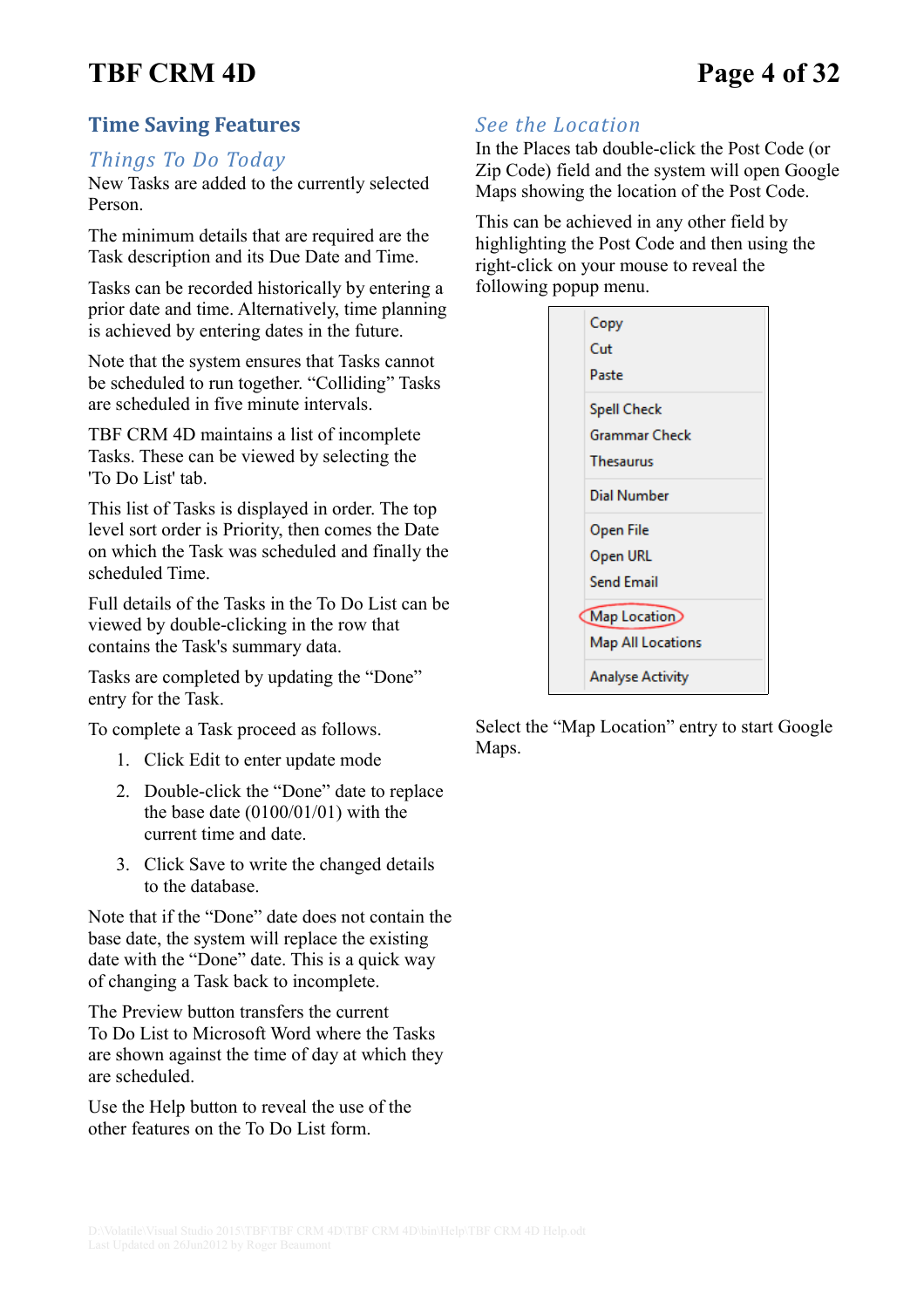# **TBF CRM 4D Page 5 of 32**

## *Map a Number of Locations*

Use the Search facilities to select the Places that you wish to be mapped. Use the mouse right-click to reveal the popup menu and select Map All Locations

| Copy                    |  |
|-------------------------|--|
| Cut                     |  |
| Paste                   |  |
| <b>Spell Check</b>      |  |
| <b>Grammar Check</b>    |  |
| Thesaurus               |  |
| Dial Number             |  |
| Open File               |  |
| Open URL                |  |
| <b>Send Email</b>       |  |
| Map Location            |  |
| Map All Locations       |  |
| <b>Analyse Activity</b> |  |

The system exports details of the selected Places and displays them using your Spreadsheet program. Edit these details and save the changes.

The longitude and latitude of Places are stored in the database to facilitate rapid mapping. See the notes below for advice on correcting erroneous values.

If a Place does not have its longitude and latitude stored in the database, TBF CRM 4D uses web services to plot where each Place should be mapped. The system uses three web services – Nominatim, GISgraphy and Google – in the order indicated.

Nominatim is a no charge option, has no usage limits but has only limited accuracy.

GISgraphy is a no charge option, has a high usage limit and has medium accuracy.

Google provides the most accurate mapping but has a low usage limit unless fees are paid.

Using the above cascade strategy it is possible that a few Places will be incorrectly mapped.

To correct the mapping for a specific Place proceed as follows.

- 1. Use the Search facilities to find the Place.
- 2. Edit and Save the Place details. This ensures that the GeoCode entry for the Place is cleared. Note that it is not necessary to change any details of the Place, it is only required to click on the Save button.
- 3. Double-click in the Post Code field to map the Place. This process uses the Google mapping service (for accuracy) and saves the longitude and latitude in the database.
- 4. Rerun the Map All Locations process.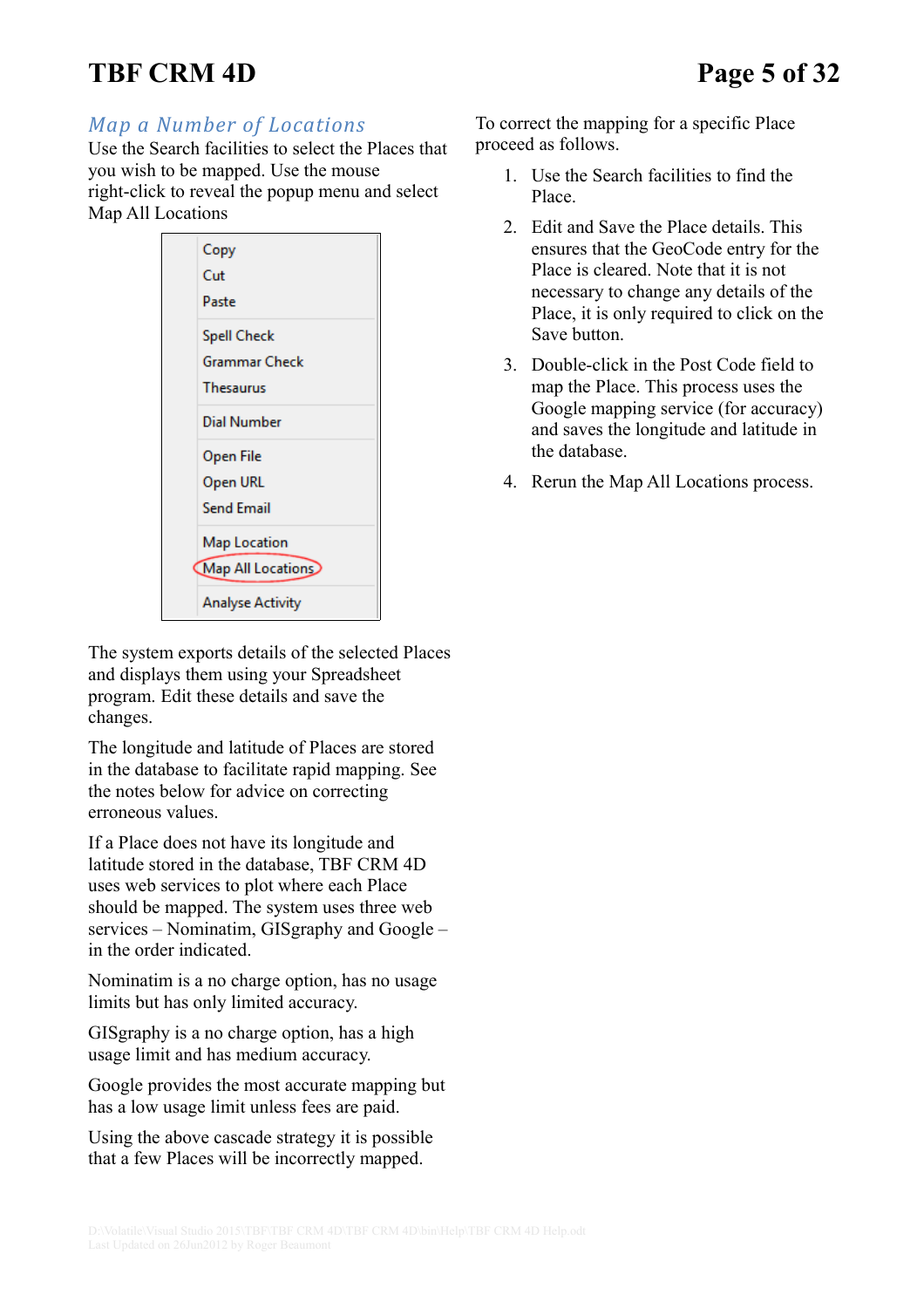# **TBF CRM 4D Page 6 of 32**

### *Send Bulk Emails*

The Bulk Email facility is available in the side bar under "Data Exchange"

| 白 Data Exchange            |  |
|----------------------------|--|
| Sync with Google Calendar  |  |
| Sync with Outlook Calendar |  |
| ¦… Sync Master/Slave       |  |
| ├─ Import Records          |  |
| - Export to CSV            |  |
| - Export Custom Extract    |  |
| <b>Bulk Email</b>          |  |

Clicking this option reveals a form that guides you through the process of sending a Bulk Mail.

| <b>Bulk Mail</b>                                       | ж         |
|--------------------------------------------------------|-----------|
| 1) Select your list of emails                          | Select    |
| 2) Export your list                                    | Export    |
| 3) Edit the exported list (the CSV file from step two) |           |
| 4) Open your mail manager                              | MailChimo |
|                                                        |           |

Step one requires you to click "Select" to use the search facilities to identify the people who you wish to receive your email.

You then go to step two and click "Export" to create a CSV file that includes the emails of those people.

In step three you use your preferred spreadsheet program to perform a final edit of your list before moving to step four.

If you click "MailChimp" at step four the program opens this popular Bulk Mail service. Alternatively you can use your preferred Bulk Mail utility.

Note that you can edit the exported CSV file and add Task details that define the fact that an email was sent. You can then "Import" these Task details to create follow-up alarms in your database.

*Remember to disable the "Evening Times" option before performing this import, otherwise you may have alarms scheduled through the evening.*

## *Send an Email*

In the People tab double-click in the email field to open your preferred email program.

If an email is included in another field, highlight the email and then right-click on your mouse to reveal the following popup menu.

| Copy                    |
|-------------------------|
| Cut                     |
| Paste                   |
| <b>Spell Check</b>      |
| Grammar Check           |
| <b>Thesaurus</b>        |
| Dial Number             |
| Open File               |
| Open URL                |
| Send Email              |
| <b>Map Location</b>     |
| Map All Locations       |
| <b>Analyse Activity</b> |

Select the "Send Email" entry to open your email program.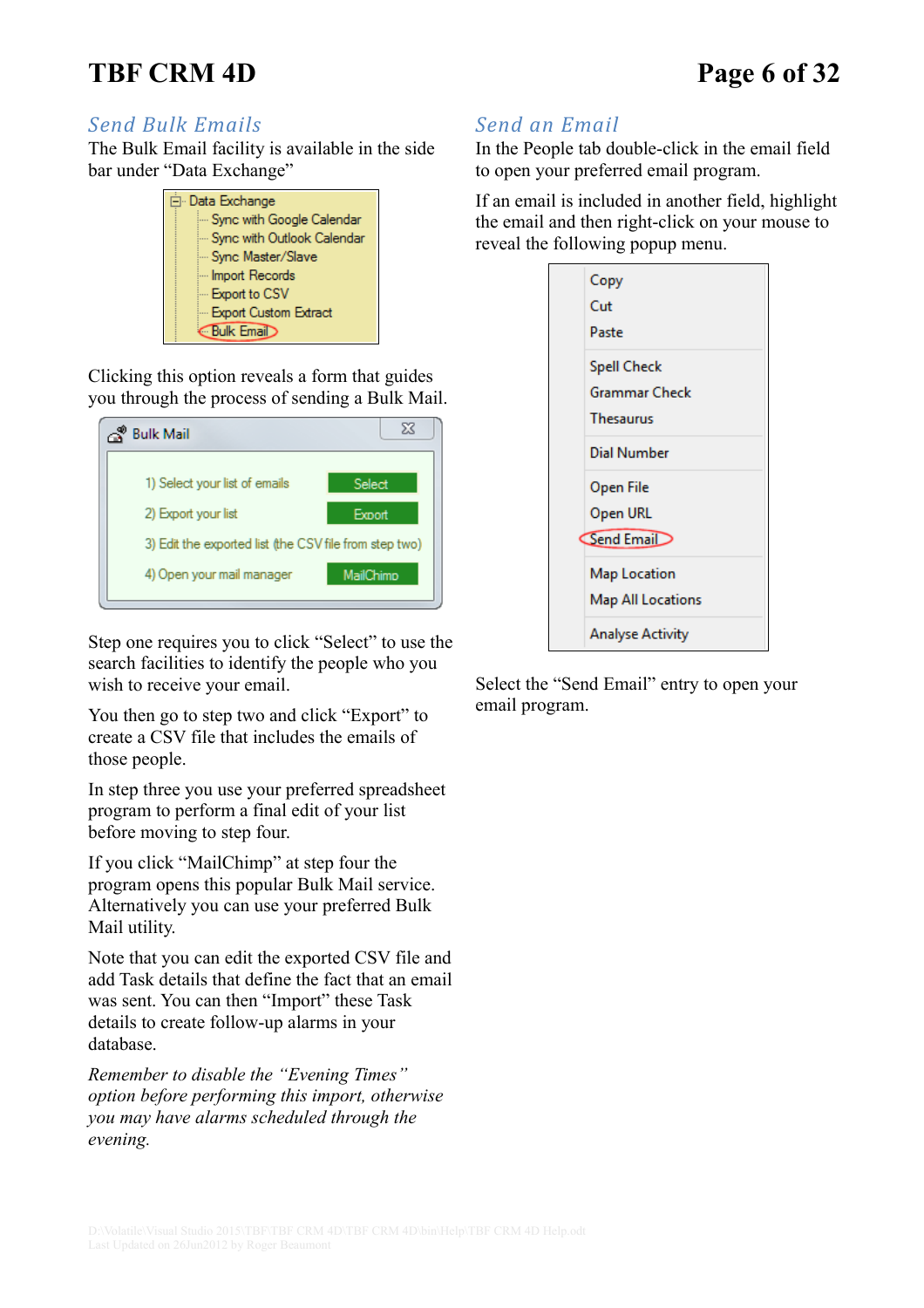# **TBF CRM 4D Page 7 of 32**

#### *View the Web Site*

In the Places tab double-click in the Web Site field to open your preferred web browser and show the selected web site.

If a URL is included in another field, highlight the URL and then right-click on your mouse to reveal the following popup menu.



Select the "Open URL" entry to display the web site in your preferred web browser.

## *Open a File*

In the Tasks tab drag with the mouse in the Path to File field to highlight the path to the required file. Then right-click in the Path to File field to reveal the following popup menu.

| Copy                     |
|--------------------------|
| Cut                      |
| Paste                    |
| <b>Spell Check</b>       |
| <b>Grammar Check</b>     |
| <b>Thesaurus</b>         |
| Dial Number              |
| Open File                |
| Open URL                 |
| <b>Send Email</b>        |
| Map Location             |
| <b>Map All Locations</b> |
| <b>Analyse Activity</b>  |

Click the "Open File" entry to open the selected file using its default application.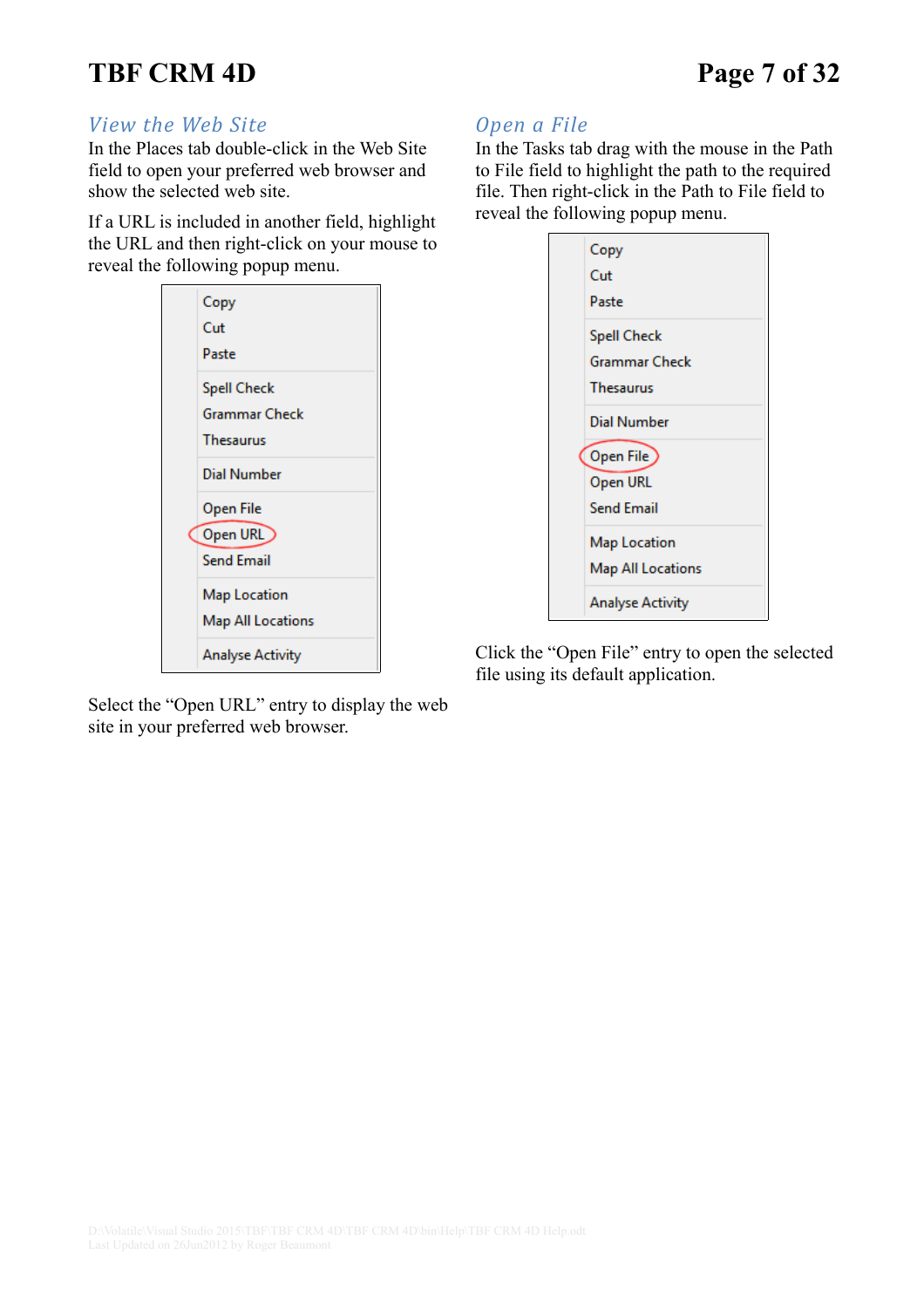# **TBF CRM 4D Page 8 of 32**

## *Dial a Number*

*This facility requires a modem to be included in the computer.*

Double-click in any telephone number to trigger the operating system's built-in dialling mechanism.

If a telephone number exists in another field highlight the telephone number and right-click with your mouse to open the following popup menu.



Click the "Dial Number" entry to start the operating system's dialling mechanism.

The first time you use this option you will be invited to select dialling via a Modem or dialling via Skype.

| <b>Select Dialling Method</b>             |    | ×                |
|-------------------------------------------|----|------------------|
| Click Me<br><b>◎</b> Skype<br>Modem<br>L. | Go | $= 1$<br>$= 100$ |

You can revise this selection by using the option *Reset Dialling Method* in the side bar.

NB: If you do not select Modem, you may need to open Skype in order to "allow access" to TBF CRM 4D.exe

*Dial via Skype – Save Money Too This option requires that you have a Skype Account.*

As with telephone number dialling, double-click on the Skype Name to trigger Skype.

NB: You may need to open Skype in order to "allow access" to TBF CRM 4D.exe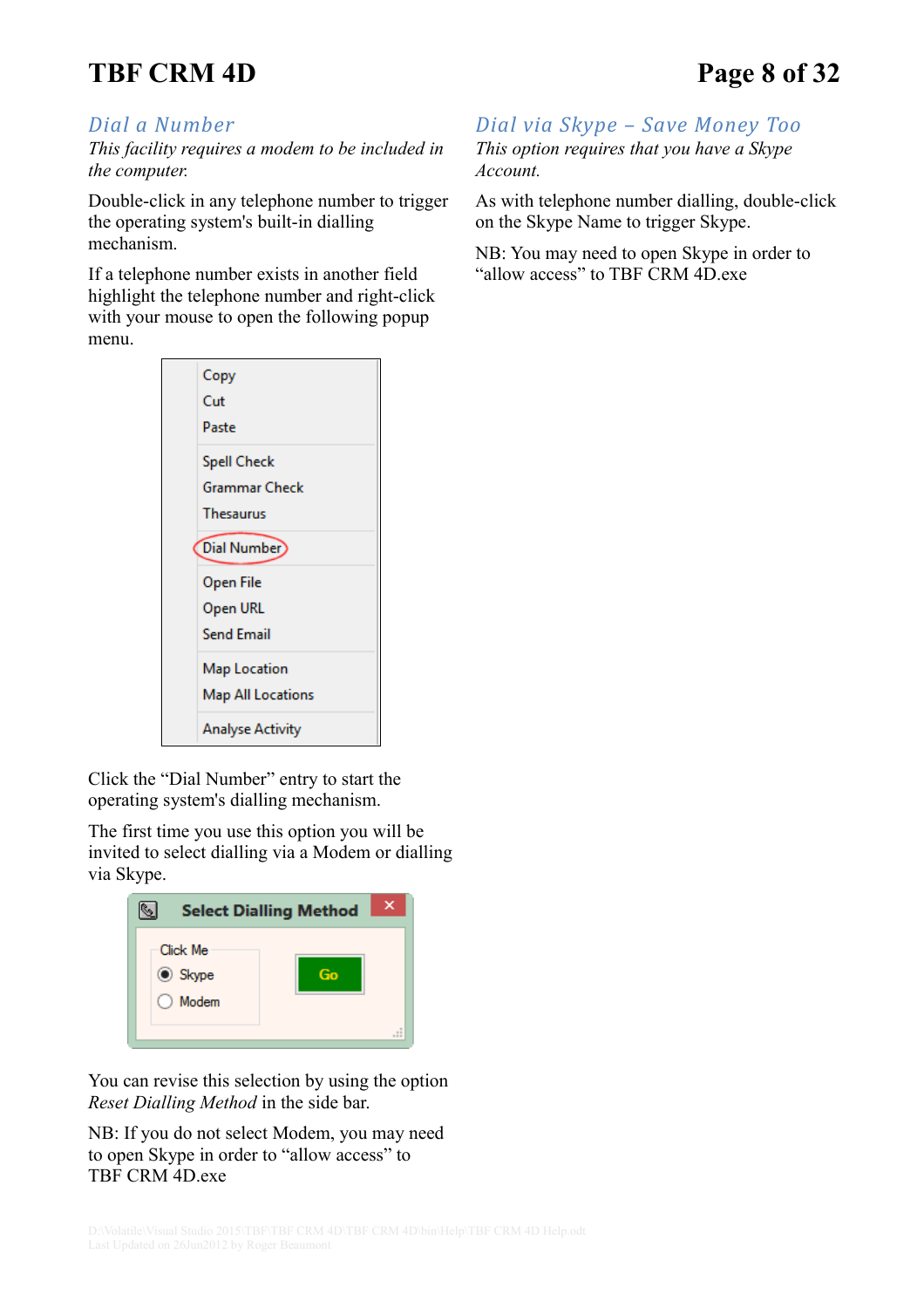# **TBF CRM 4D Page 9 of 32**

#### *View, or Store, the Link to a File*

In the Tasks tab, if the field is empty, doubleclick in the field "Path to File". The program will reveal a File Open dialog box to enable you to select the file that you wish to link to the task.

*To add an extra file link, click on the Edit Button to enter edit mode. Then use the Shift Key when you double-click in the field. The additional file path is added at the end of the list, separated by a blank line.*

If the field is not empty the program assumes that the field content is the path to a single file and will open the appropriate application that displays the contents of that linked file.

To View the content of a file when more than one file path is present, with the mouse in the "Path to File" field drag the mouse to highlight the path to the required file. Then right-click in the "Path to File" field to reveal the following popup menu.



*Click the "Open File" entry to open the selected file using its default application.*

<span id="page-8-0"></span>*Quick Link to Discussion Report etc.*

In the Tasks tab click on one of the following buttons to pass data to Microsoft Word.



The "DR" button opens a Discussion Report that enables you to record the full details of a meeting or other communication. Note that this option will also transfer details from the currently selected Project in the Projects tab.

The "Quote" button transfers the selected Name and Address to the Microsoft Windows template called "Std Quotation.Dot". You can edit this template to suit your own requirements.

The "Job" button transfers the selected Name and Address to the Microsoft Windows template called "Std Job Sheet.Dot". You can edit this template to suite your own requirements.

The "Invoice" button transfers the selected Name and Address to the Microsoft Windows template called "Std Invoice.Dot". You can edit this template to suite your own requirements.

*For each of these buttons the program will ask if a follow-up task should be created N days in the future. A value of 0 days will prevent a follow-up task being created.*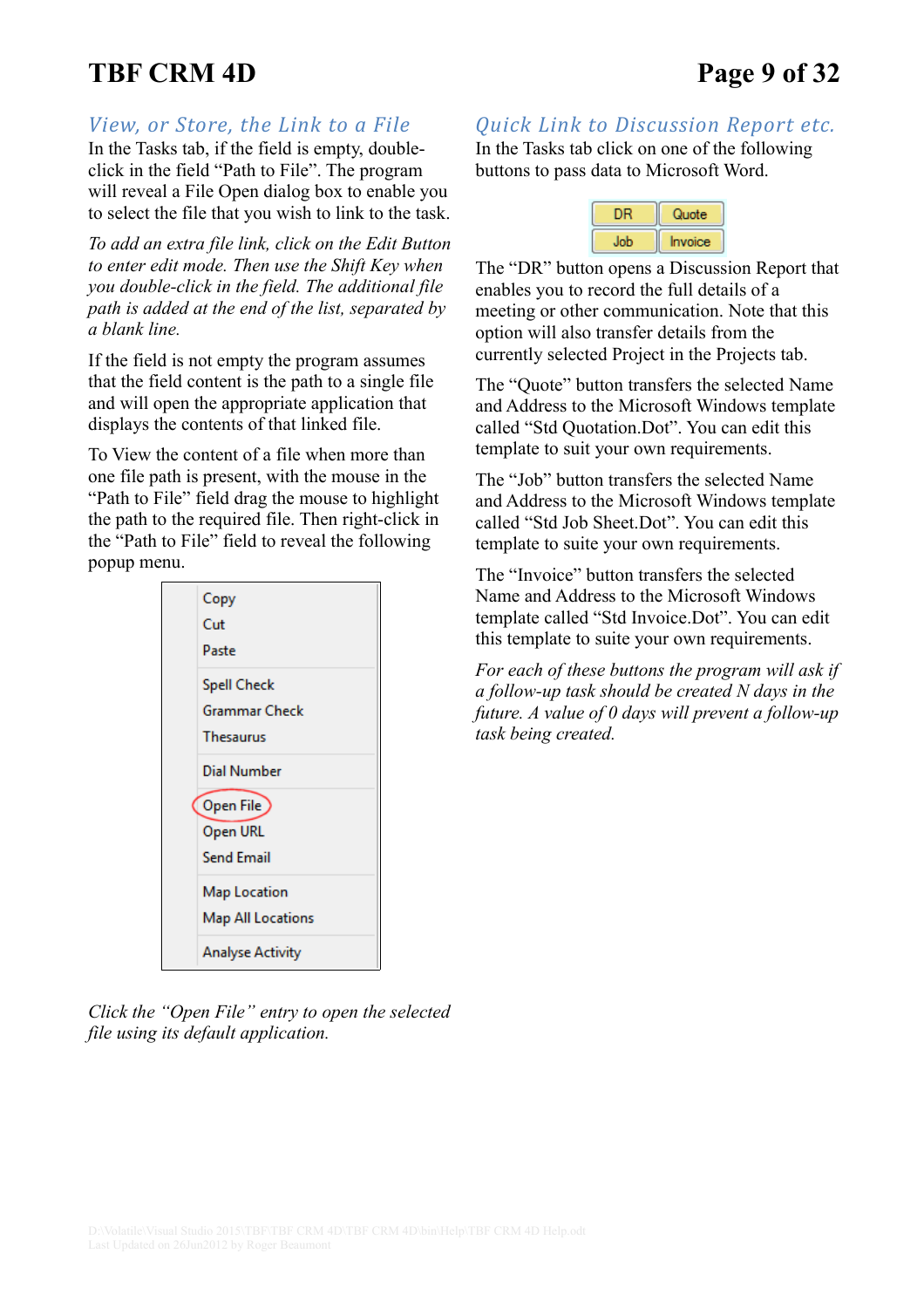# **TBF CRM 4D Page 10 of 32**

## **Validate Text Entries**

With the cursor located in a Text Field click on the *Edit* button to enable data changes. Then use the Right-Click of your mouse to reveal the pop-up menu.



Select either *Spell Check* or *Grammar Check* to validate the contents of the selected field.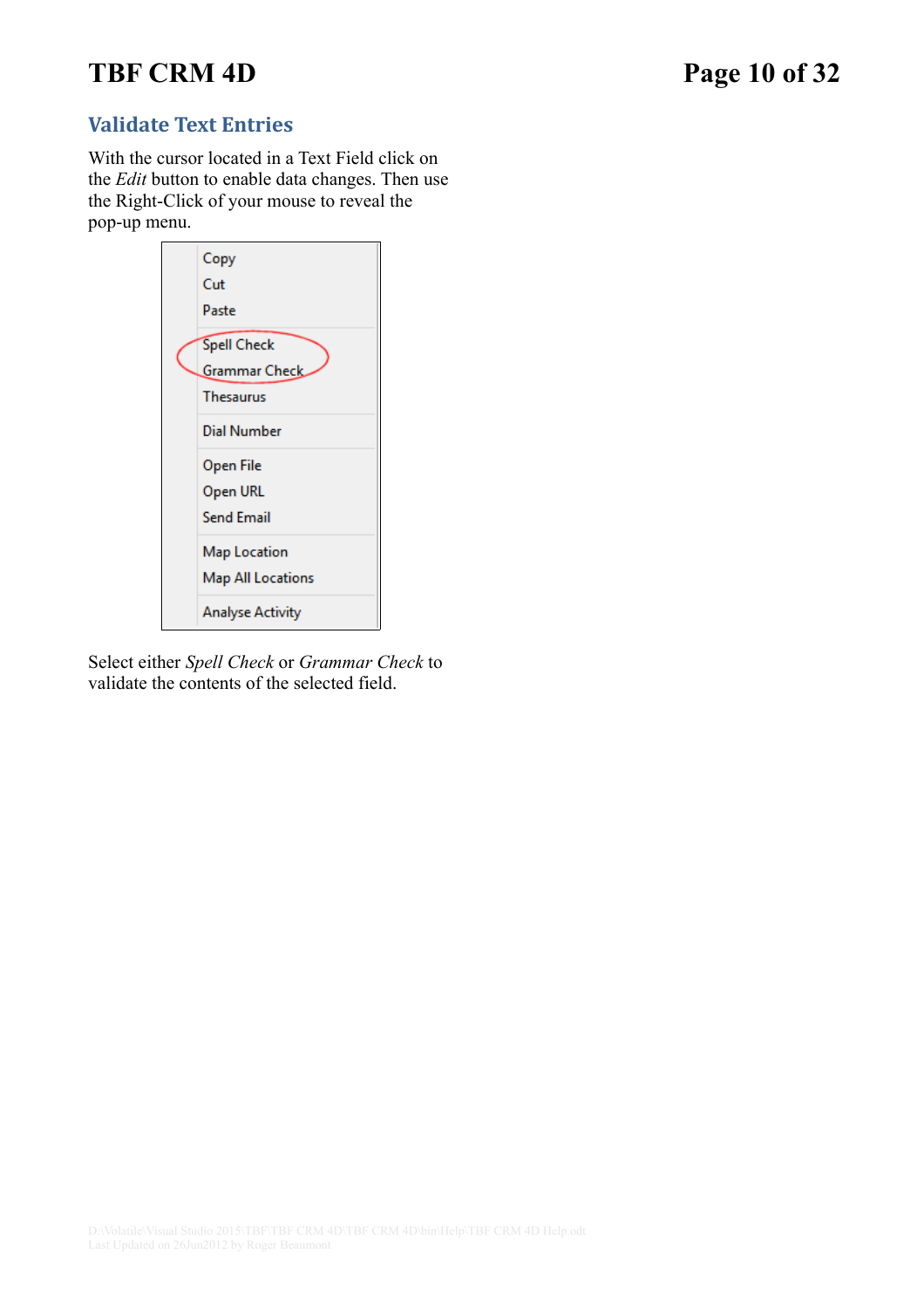# **TBF CRM 4D Page 11 of 32**

## **Getting Started**

The chances are that if you've got this far you have already installed TBF CRM 4D – and may already be using it.

However, if you wish to start again or if you would like to tell a friend here's how to get started with the latest version.

Use your web browser to download the file at [www.TBF.co.uk/Download/TBFCRM4D.exe](http://www.TBF.co.uk/Download/TBFCRM4D.exe)

- Select either RUN or SAVE the file on your computer.
- Double-click the downloaded file to run the Install Suite.
- Follow the on-screen instructions. If this is a first install you may have to install some additional Microsoft routines. In this case use Microsoft Update to ensure that the additional routines have all the latest updates applied.
- After the Install Suite has run you are ready to start the program.

## *Creating Your Database*

The first time you run TBF CRM 4D you will be asked to create your own database. Thereafter, you can create a new database by selecting the following option from the File menu.

| New Database            | $Ctrl + N$ |
|-------------------------|------------|
| Open Database           | $Ctrl + O$ |
| <b>Recent Databases</b> |            |
| Compact Database Ctrl+D |            |
| <b>Fxit</b>             | $Alt+X$    |

When you select *New Database* the application checks the current database to ascertain if it is a SQL Azure database. If it is, you will be directed to create a new local database. See point two below.

1. If the current database is not a SQL Azure database you will be asked if you wish to use a SQL Azure database.

If you elect to use SQL Azure the application determines if it already has the parameters to open your SQL Azure database. If not you will be asked to supply the S*erver, Database Name, User ID* and *Password*.

2. If a SQL Azure database is not to be used the application copies a basic database to the selected location on your computer and gives the copied database the name that you choose.

If you have created more than one database you can switch between them using the *Open Database* option in the menu shown above.

**Please contact TBF (**[SQLAzure@TBF.co.uk](mailto:SQLAzure@TBF.co.uk?subject=Please%20Help%20...)**) if you would like us to transfer your local TBF CRM database to SQL Azure.**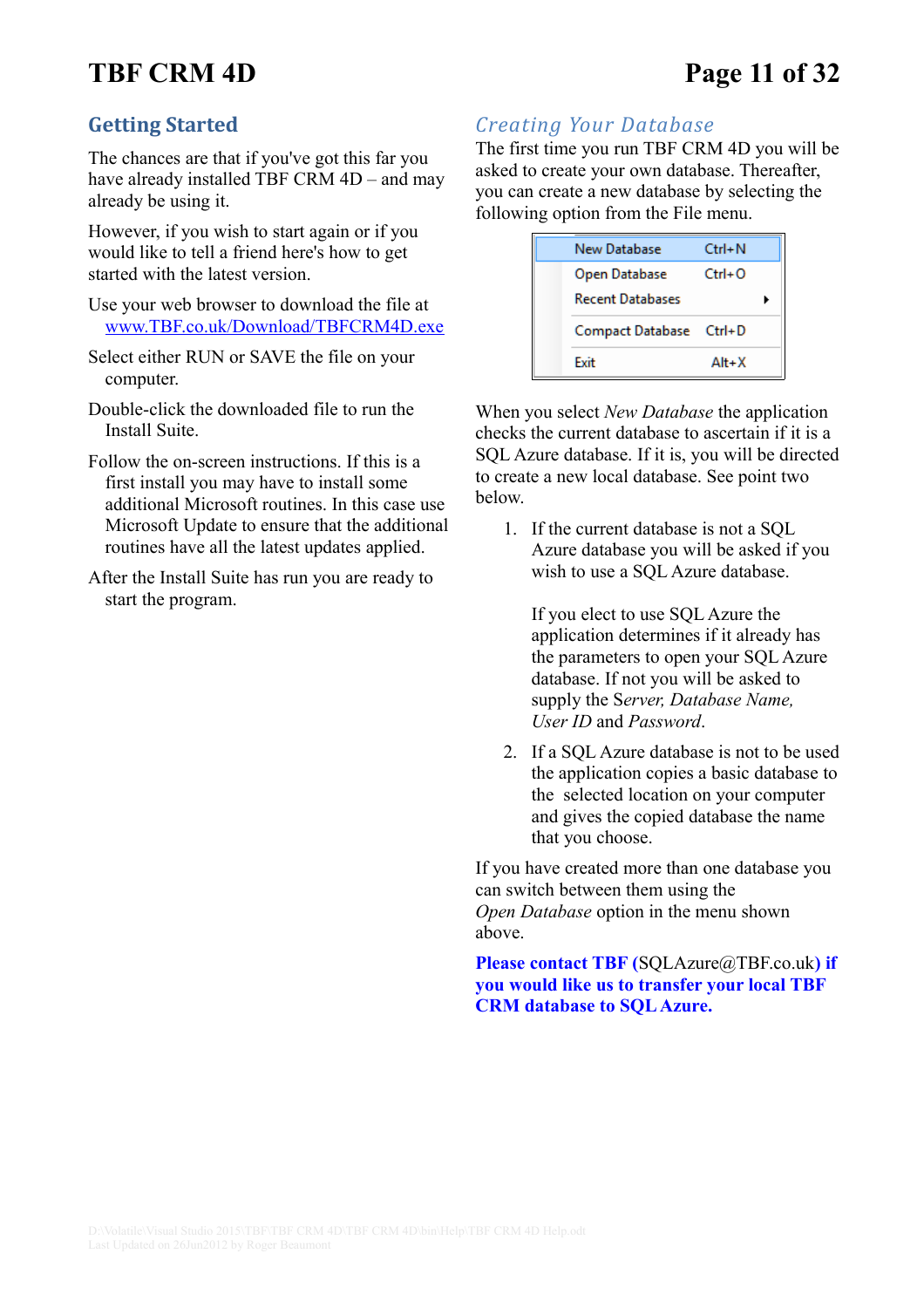# **TBF CRM 4D Page 12 of 32**

## **Using TBF CRM 4D**

### *Adding New Details*

To add a new record to your database select the appropriate level (Place, Person or Task) by clicking on the appropriate tab and then click the New button.

#### New

The program will enable data entry in all of the fields and reveal the Save and Cancel buttons.

#### Save Cancel

To store the newly entered details in the database click Save. Click Cancel if you decide not to update the database.

Once you have at least one record at the appropriate level the program will offer an Edit option as well as the New option.

#### New Edit

When you click on the Edit button the program will allow you to change the details in the currently selected record.

Data can also be added to the database using the Records option in the side-bar.



The New Task, New Person, New Place and New Project options are the same as clicking the New button in the appropriate tab.

If you select the New Person & Place option the following form will be displayed.

| <b>W</b> New Person & Place                                           |             |                                                                                                                                                                                                         | $\overline{\mathbf{x}}$                       |
|-----------------------------------------------------------------------|-------------|---------------------------------------------------------------------------------------------------------------------------------------------------------------------------------------------------------|-----------------------------------------------|
| Person                                                                | Save Cancel | Place                                                                                                                                                                                                   |                                               |
| Job Title<br>Type<br>۰.<br>Direct Dial<br>Mobile<br>Home Tel<br>Skype |             | House<br>line 1<br>Line 2<br><b>Town</b><br>County<br>Post Code<br>Country                                                                                                                              | ۰<br>٠<br>٠                                   |
| Email<br>Background                                                   |             | Telephone<br>$^{\wedge}$ Hint<br>Notes entered here are about the Person<br>Examples are:<br>Enjoys cooking and dining out<br>Plays tennis at county level<br>or completed, should be entered as a Task | Notes related to an occassion, either planned |
| <b>Birth Date</b><br>Cr Card                                          | ۰           |                                                                                                                                                                                                         |                                               |

This form enables you to enter summary details for a new Person and Place at the same time.

The Records entry in the side-bar also provides an option to Edit Resources. Selecting this option reveals the following form.

| <b>Edit Resource</b>         |                           |                   |        |             |              |                                                           | $-x$      |
|------------------------------|---------------------------|-------------------|--------|-------------|--------------|-----------------------------------------------------------|-----------|
| Title                        | Birthday                  |                   |        | Notes       |              |                                                           |           |
| Description                  |                           |                   |        |             |              |                                                           |           |
| <b>Type</b><br><b>Status</b> | Reminder<br>$\rightarrow$ |                   |        |             |              |                                                           |           |
| Resize Columns<br>Title      | <b>New</b>                | Edit              | Status | Status Desc | <b>Notes</b> | Undated                                                   |           |
| Bithday                      | Description               | Type<br>Reminder  |        |             |              | 09 May 2011 10:12 RSB                                     | UpdatedBy |
| Car Service                  | To be completed           | Reminder          |        |             |              |                                                           |           |
|                              |                           |                   |        |             |              | 10 Oct 2011 09:30 Roger Beaumont<br>12 Mar 2012 16:18 RSB |           |
| Diary<br><b>AMAI</b>         | Sent or Received          | Reminder          |        |             |              | 21 Jun 2012 17:30 RSB                                     |           |
|                              |                           |                   |        |             |              |                                                           |           |
| F1 Grand Prix                | Race Day - Prec           | Reminder          |        |             |              | 29 May 2011 08:44 RSB                                     |           |
| Meeting                      | Non-specific, Ma          | Reminder          |        |             |              | 06 Jun 2011 08:10 RSB                                     |           |
| 000                          | Oxford Oesoohag Reminder  |                   |        |             |              | 15 May 2011 16:11 Dodge                                   |           |
| <b>Rotary</b>                |                           |                   |        |             |              | 10 Feb 2012 07:04 RSB                                     |           |
| Table 01                     | Covers <sub>2</sub>       | <b>Restaurant</b> |        |             | Near mirror  | 25 Apr 2011 00:00                                         | RSB       |
|                              |                           | Restaurant        |        |             |              | 25 Apr 2011 00:00 RSB                                     |           |

You can use this option to add New Resources or to Edit an existing Resource.

#### *Note 1*

*It is not essential to use Resources in your database. When Resources are linked to appropriate Tasks you can perform subsequent analyses to identify which Resources are used most, for what and by whom. This can help with the future scheduling of Tasks.*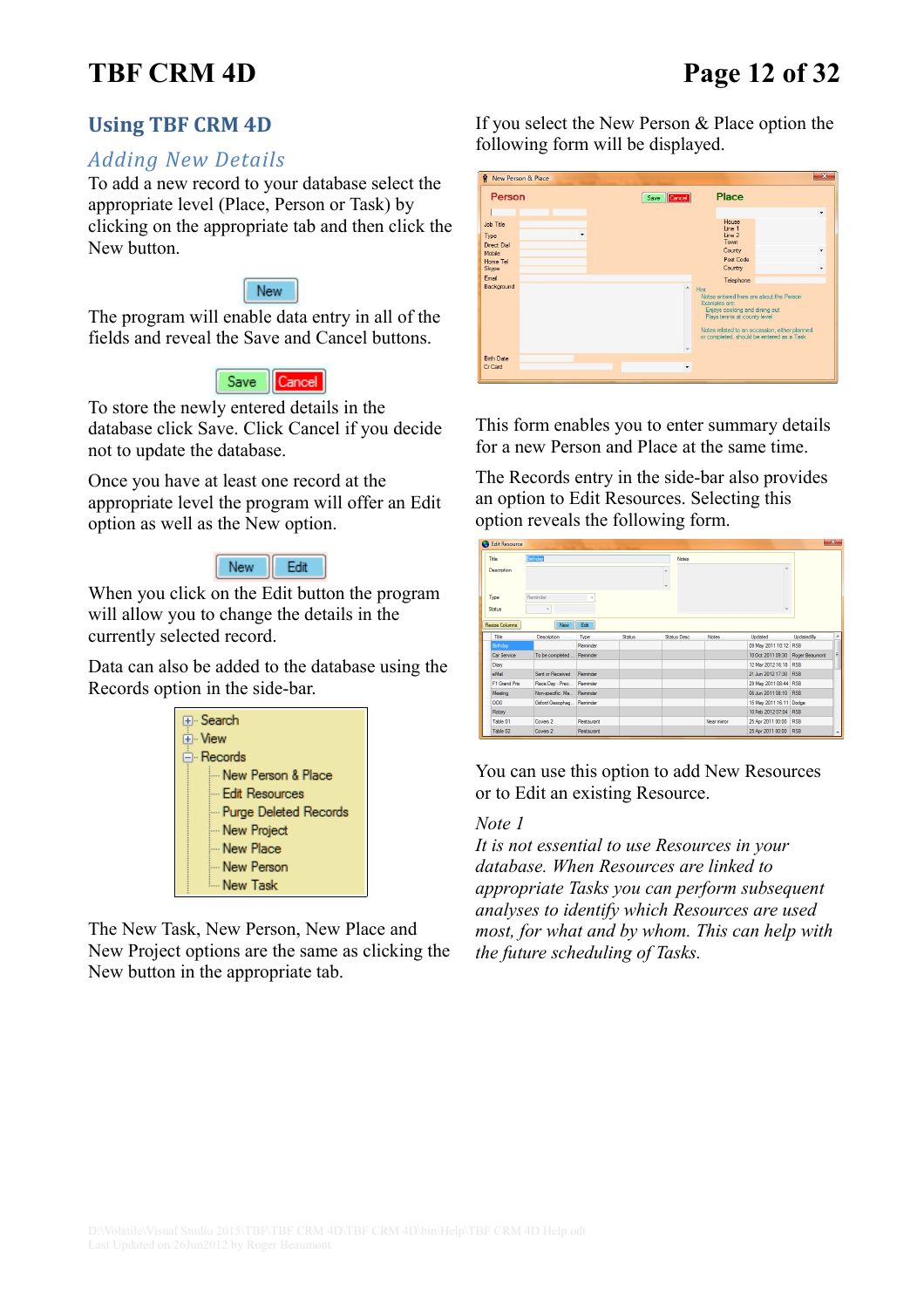# **TBF CRM 4D Page 13 of 32**

*Note 2*

*After Adding or Editing records the program refreshes the "spreadsheet" style of viewing data. This can take a few seconds if there are a lot of records in the database.*

Hint: Click on the *Drop List Refresh On/Off* option



to get the program to reveal counts of the records in your database.

## *Deleting Records*

Removing records from the database is a two stage process.

In Step 1 you edit the appropriate record and set its Status to D (Deleted). This means that the record will be excluded from Searches and will not be Exported. However, the record remains in the database and so can be undeleted at a later date.

To physically remove the record from the database use the Purge Deleted Records option in the side-bar.

*Warning: Purging records from the database cannot be undone.*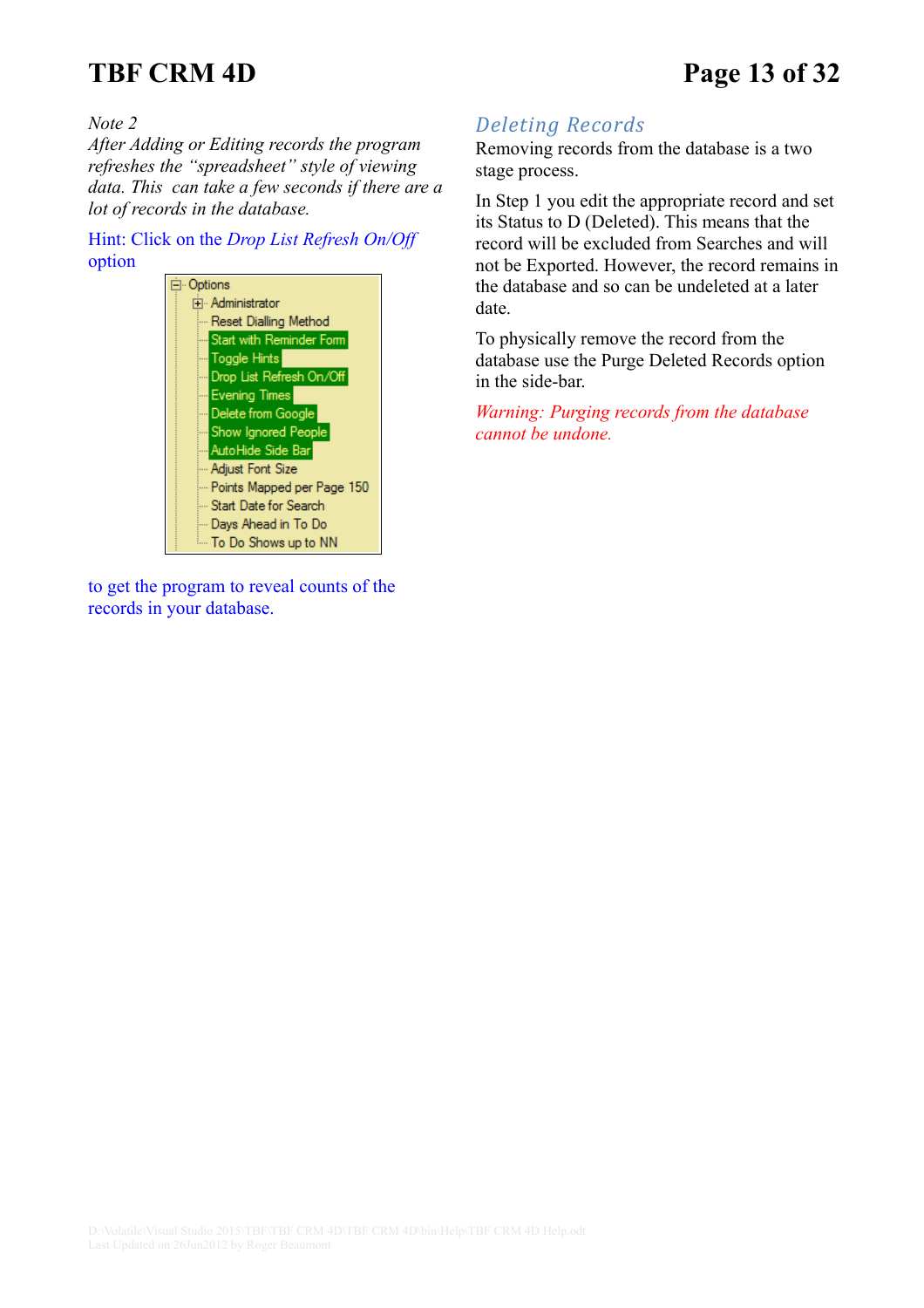# **TBF CRM 4D Page 14 of 32**

## *Importing Data from Excel*

The Data Import utility is loaded when you select the Import Records option in the side-bar.



To prevent data corruption the utility closes the main program before it starts.

You can import records from a Comma Separated Values (.CSV) file or from a Microsoft Excel workbook. Use the File | Open menu option to select you input file.

When the utility starts you are invited to match the column headings in your input file with the column names that the utility uses internally.

After matching the column names the utility's Data menu is enabled.

To import data select Place, Person or Task from the Data menu.

*Note that Tasks cannot be imported unless a linked Person record already exists in the database. In addition, People details cannot be imported unless a linked Place record already exists.*

The selected details are read by the utility and displayed in a spreadsheet format. You can edit the details at this stage.

To import the data, click on the Import button.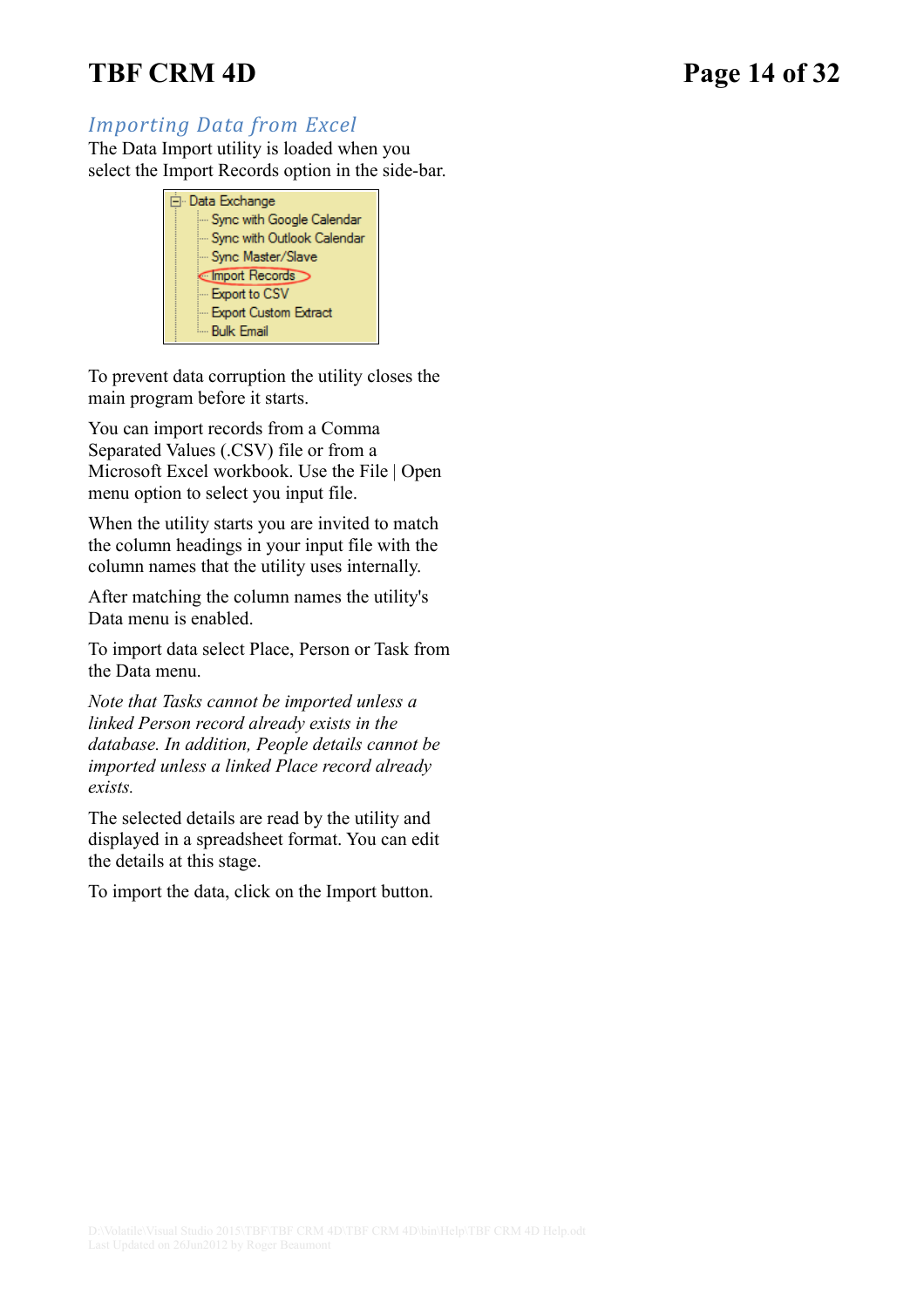# **TBF CRM 4D Page 15 of 32**

## **Finding Existing Data**

#### *Intelligent Search*

The Intelligent Search is one of the most powerful features of TBF CRM 4D.

It searches across all four record types (Projects, Places, People and Tasks); automatically recognises text, numbers and dates; combines successive searches to reduce the number of 'found' records; and supports OR and NOT relationships as well as combing search arguments with the AND clause.

To start searching the database, click on (Intelligent) Search in the side-bar.



A dialog box is revealed into which you type your search criteria.

| fSearch                         |  |
|---------------------------------|--|
| Combine with Previous Search? V |  |
| Include                         |  |
| Exclude (NOT)                   |  |
| Help                            |  |
|                                 |  |

The Combine with Previous Search? Item is only selected if this is not the first search.

Use the Help button to see which fields are included in the search operation and to read all of the Intelligent Search options that are available.

# *Combining Search Types*

In addition to the Intelligent Search TBF CRM 4D also allows you to search on a specific field (see *Limit the Search to a Specific Field* later in this chapter).

Successive searches are combined automatically with the "next" search. However, specific field searches are only combined using a logical AND clause.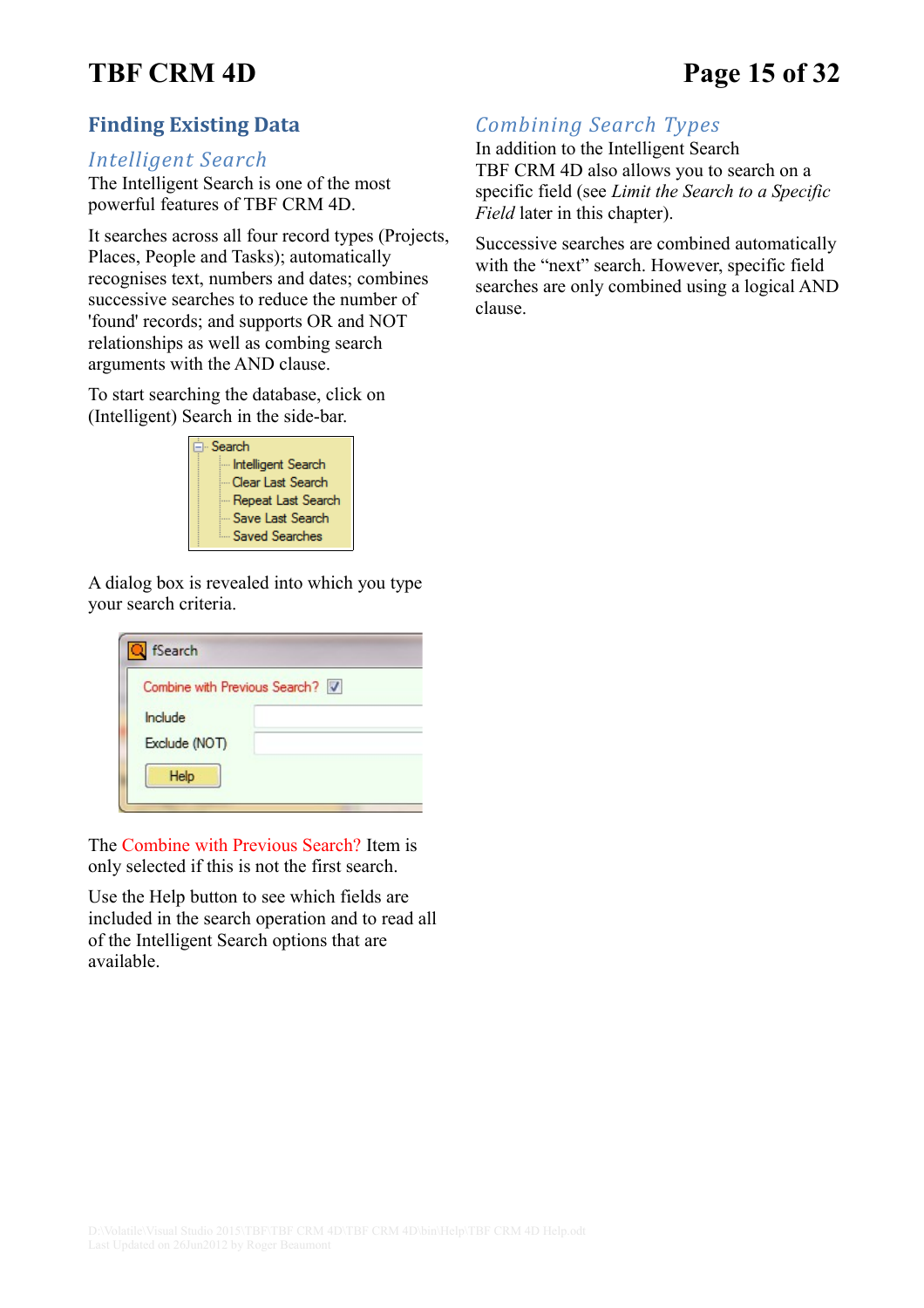# **TBF CRM 4D Page 16 of 32**

#### *Repeat a Previous Search*

Use this option to reveal a form that displays the search arguments that have been used previously during this session.



Select a search argument from the list and click *Search*. If your required search is not in the list click *Cancel* to perform an *Intelligent Search*.

## *Clear Search*

This option can be used to quickly clear all Search History and to reveal all the records in the database.

Both the Intelligent Search History and the Specific Field Search History are cleared with this option.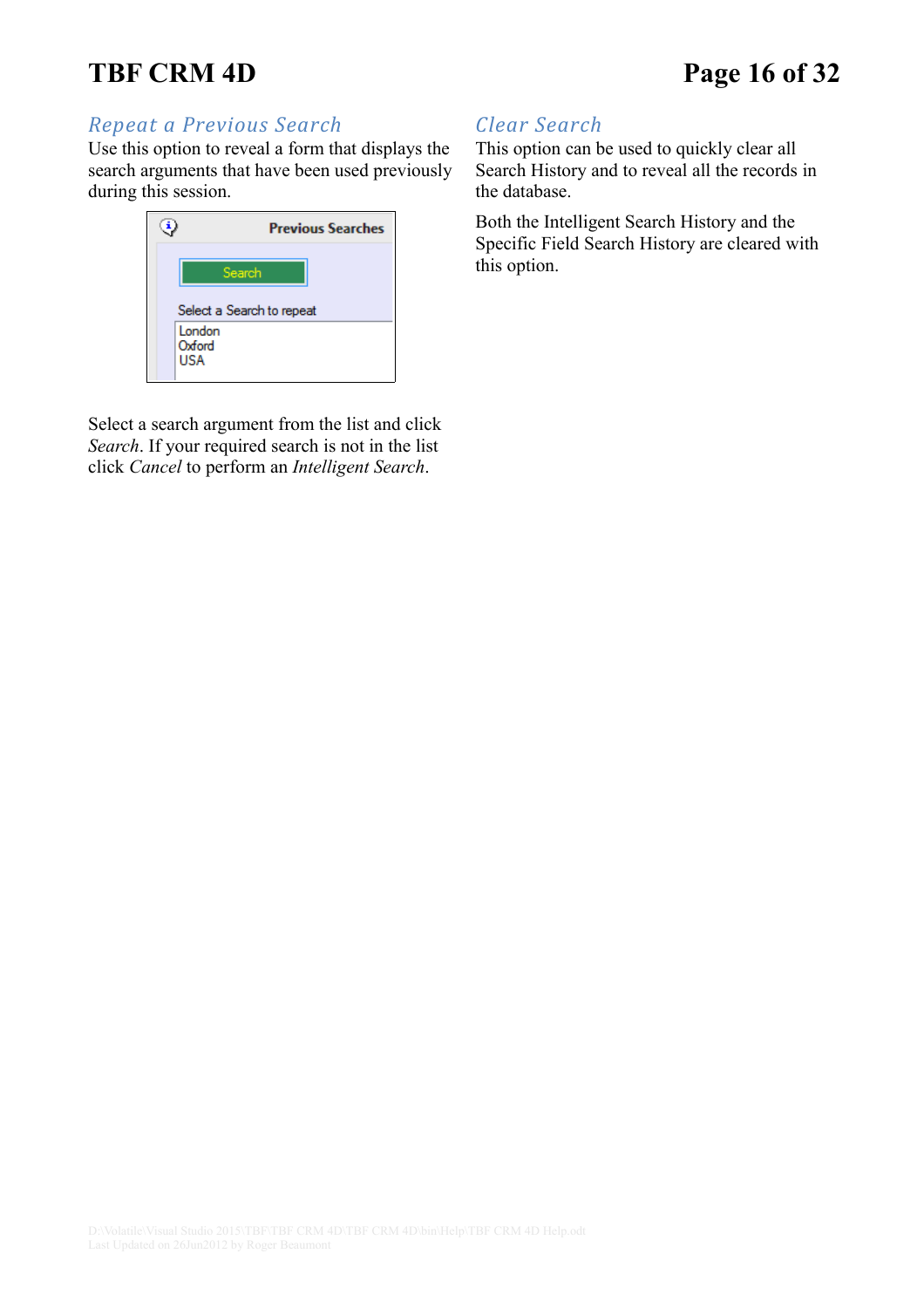# **TBF CRM 4D Page 17 of 32**

## *Saved Searches*

Selecting the Saved Search option reveals a form that displays a list of saved search arguments.



Click on an entry in the list to repeat that search.

If you select "(None)" the form is closed without repeating any of the previous searches.

The saved searches are stored in the same directory as the database. This means that you can hold different databases in their own directory and so maintain a history of searches that is unique to the database.

## *Save Last Search*

Use this option to store the search criteria that you used to produce your current list of "hits".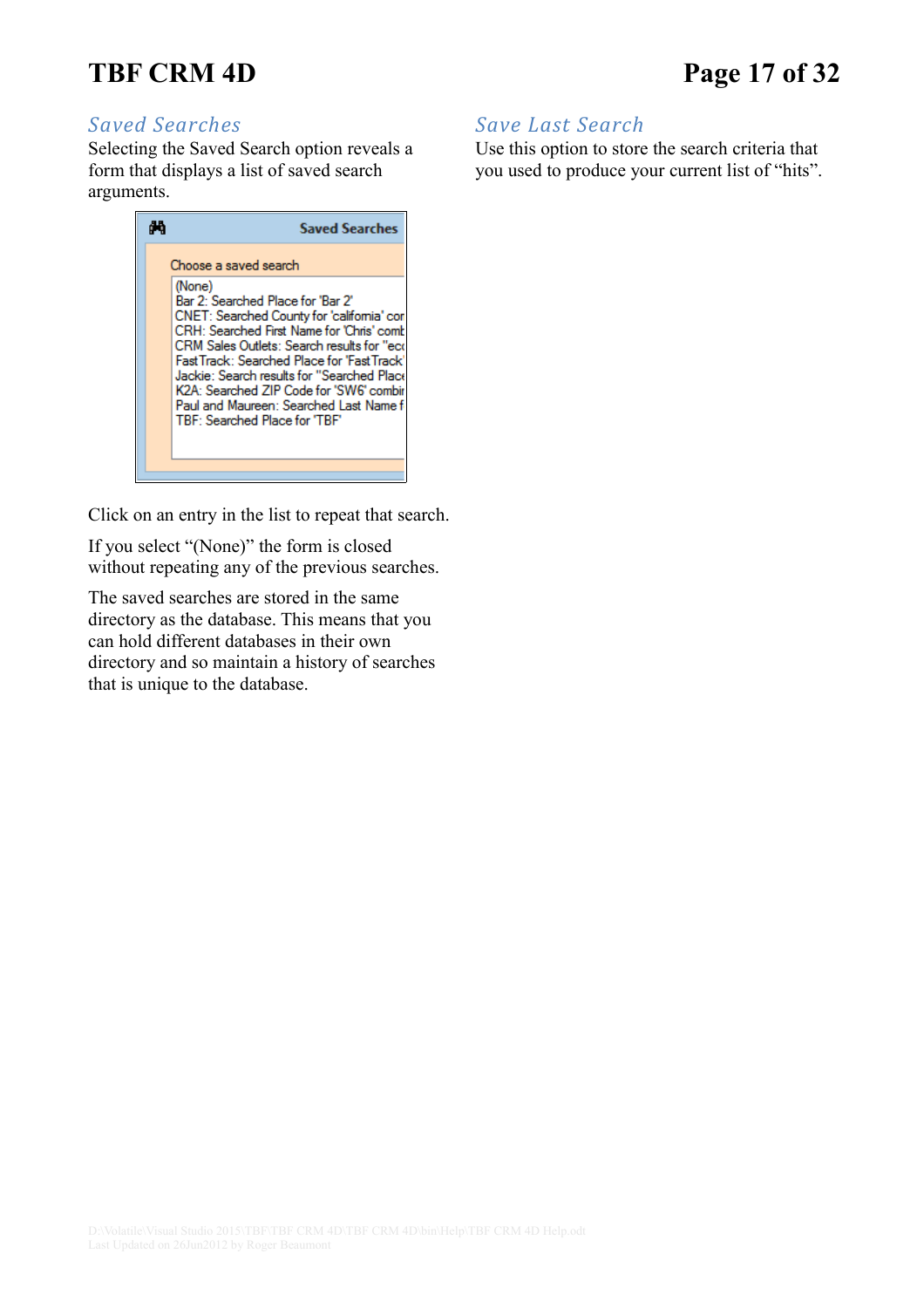# **TBF CRM 4D Page 18 of 32**

*Limit the Search to a Specific Field*

There may be occasions when the Intelligent Search is too generalised. For example if you search for "London" you may not wish to see records where the Place is in London Road, nor where a Person at a Place is called Jack London.

In this case you require a search that is limited to the "Town" field in the Place record.

To achieve this, place the cursor in the field that you wish to use.

| Search 'lown'tor |  |
|------------------|--|
|                  |  |

The name of the field will be displayed at the top of the side-bar as illustrated above.

Type your search argument into the field below the prompt and press the Enter key.

There are two special search arguments that you can use.

- "Is Null" will retrieve a list of records where the chosen field is empty.
- • "Is Not Null" will retrieve a list of records where the chosen field contains a value.

These special search arguments can be useful when you wish to be able to count records. For example if you use the "Is Not Null" option in the person's email field you can then export the resultant "hits", edit the exported CSV file, and use the edited list of emails for a bulk mail exercise.

#### *Note*

*Not all fields can be used for a specific search. If you choose one of these fields, the prompt is not shown in the side-bar.*



# *Highlighting Hits*

Following a search the program highlights the fields that contain the search argument. This means that as you scroll through the list of records that contain the searched argument, the actual field that has been highlighted may not be in the currently selected tab.

For this reason the program includes a visual prompt at the bottom of the side-bar.



This prompt identifies the tab, or tabs, that contain at least one field that has been highlighted because it contains either the search argument or part of it.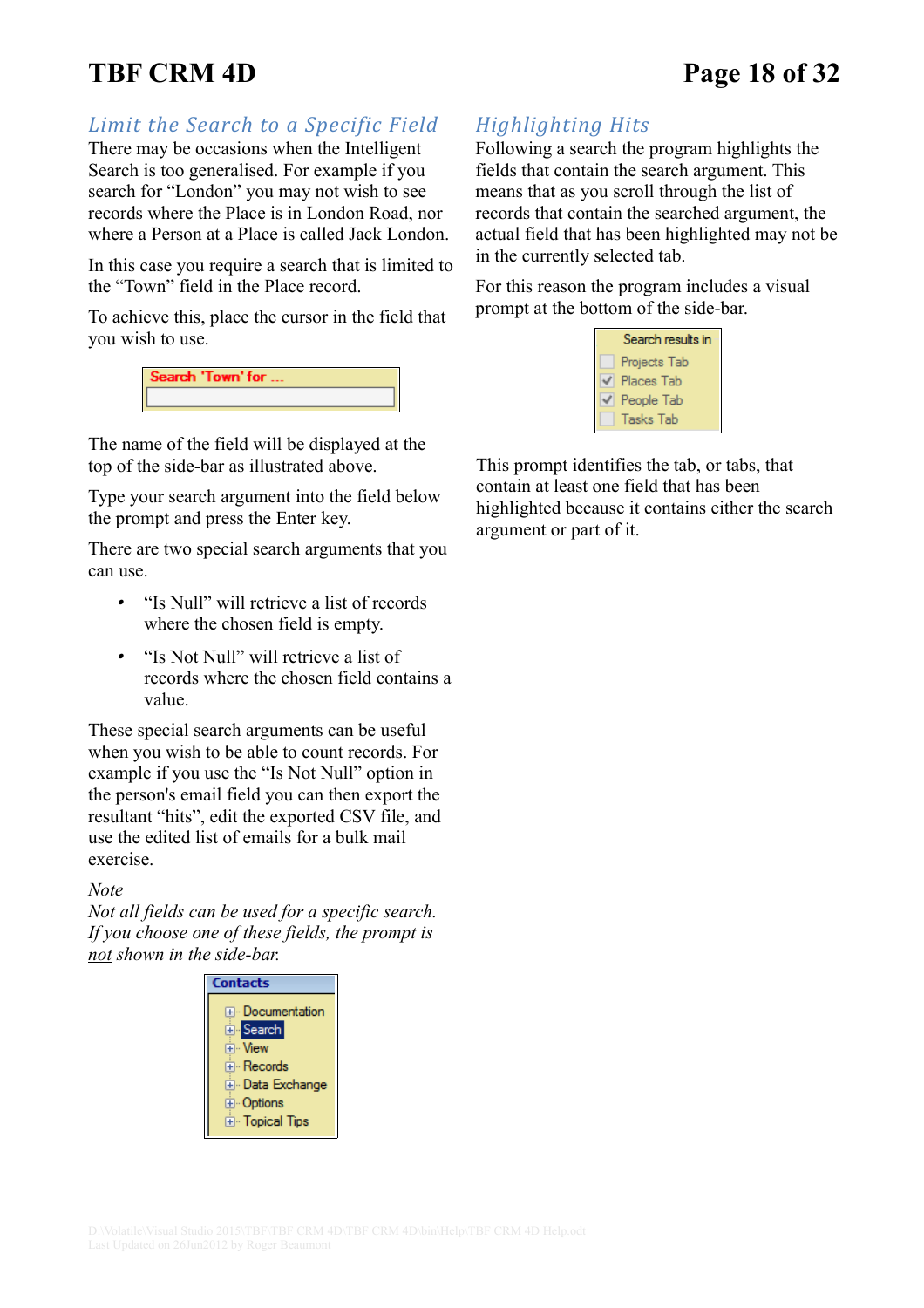# **TBF CRM 4D Page 19 of 32**

## **Integration with Microsoft Office**

The Calendar Print option

| ⊟-View                          |
|---------------------------------|
| <b>Em Toggle All/Sync Tasks</b> |
| Toggle Completed                |
| <u>lille Toggle Resources</u>   |
| Toggle Month/Week               |
| - To Do Now                     |
| ⊞⊹Records                       |
| 国· Data Exchange                |
| <b>⊟</b> Print                  |
| <sup>1</sup> Calendar           |
|                                 |

transfers a list of Tasks to Microsoft Word on a month by month basis. The Tasks are colour coded when they are displayed. The coding indicates whether the Task is complete, synchronised, or just a normal scheduled task.

TBF CRM 4D links to Microsoft Office in more than one area.



The above options, available with the Task tab, pass appropriate details to one of four templates in Microsoft Word. The section titled ["Quick](#page-8-0)  [Link to Discussion Report etc."](#page-8-0) includes more detail about these options.

In addition the section titled ["Key Performance](#page-24-0)  [Indicators"](#page-24-0) describes how to produce documents in Microsoft Word that are designed to help you to plan to succeed.

The side-bar provides additional links under the Data Exchange option.



The *Import Records* option reads Microsoft Excel files as well as .CSV files.

The option *Export to CSV* creates CSV files which subsequently can be used for analysis in Microsoft Excel or your preferred Spreadsheet program. The exported file can also be used for Mail-Merge in MS Word or your preferred Word Processor. This option exports the data in all of the fields.

The option *Export Custom Extract* invokes a utility that enables you, initially, to choose the fields that you wish to export to MS Excel and then to specify the selection criteria to be used. For example, you may want to identify people for whom you have no email address, or you may want to find the companies in a particular town. The utility enables you to select fields using pictorial copies of the fields as displayed in the Contacts form.

The *Sync with Google Calendar* and *Sync with Outlook Calendar* options transfer data to Google Calendar and to the Standard Calendar of Microsoft Outlook respectively. Tasks that have the Sync flag checked are transferred. In addition the contact details for the associated People are also transferred to Microsoft Outlook.

Once you have synchronised your database with a Calendar you are then only one step away from synchronising your database with your mobile device (telephone, pad, etc.).

Use the software that is specific to your device to synchronise its data with the Calendar.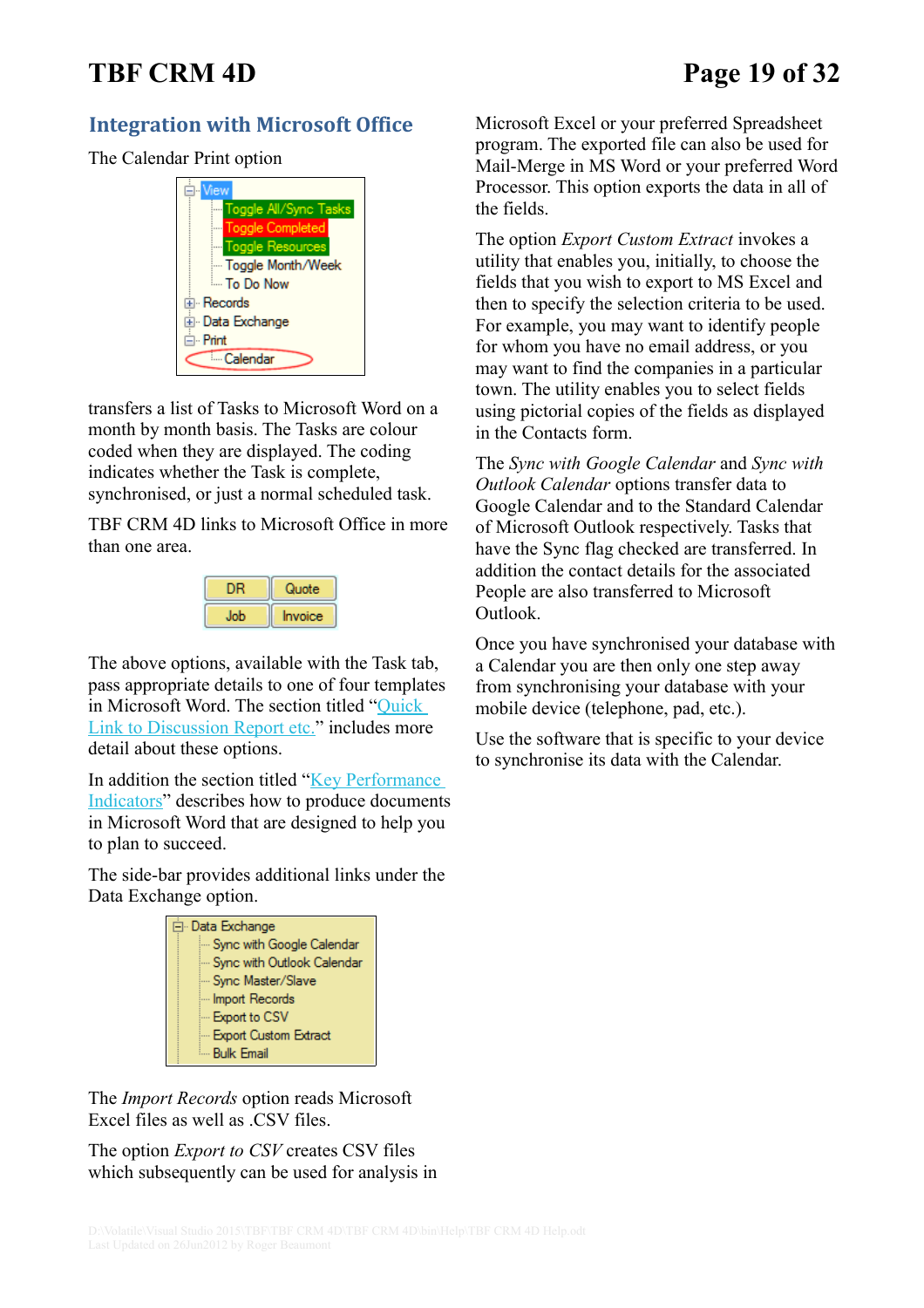# **TBF CRM 4D Page 20 of 32**

You can also employ the *Spell Check* and *Grammar Check* of Microsoft Word.

| Copy<br>Cut              |
|--------------------------|
| Paste                    |
| <b>Spell Check</b>       |
| Grammar Check            |
| <b>Thesaurus</b>         |
| Dial Number              |
| Open File                |
| Open URL                 |
| <b>Send Email</b>        |
| Map Location             |
| <b>Map All Locations</b> |
| <b>Analyse Activity</b>  |

With the cursor located in a Text Field click on the *Edit* button to enable data changes. Then use the Right-Click of your mouse to reveal the pop-up menu.

Select either *Spell Check* or *Grammar Check* to validate the contents of the selected field.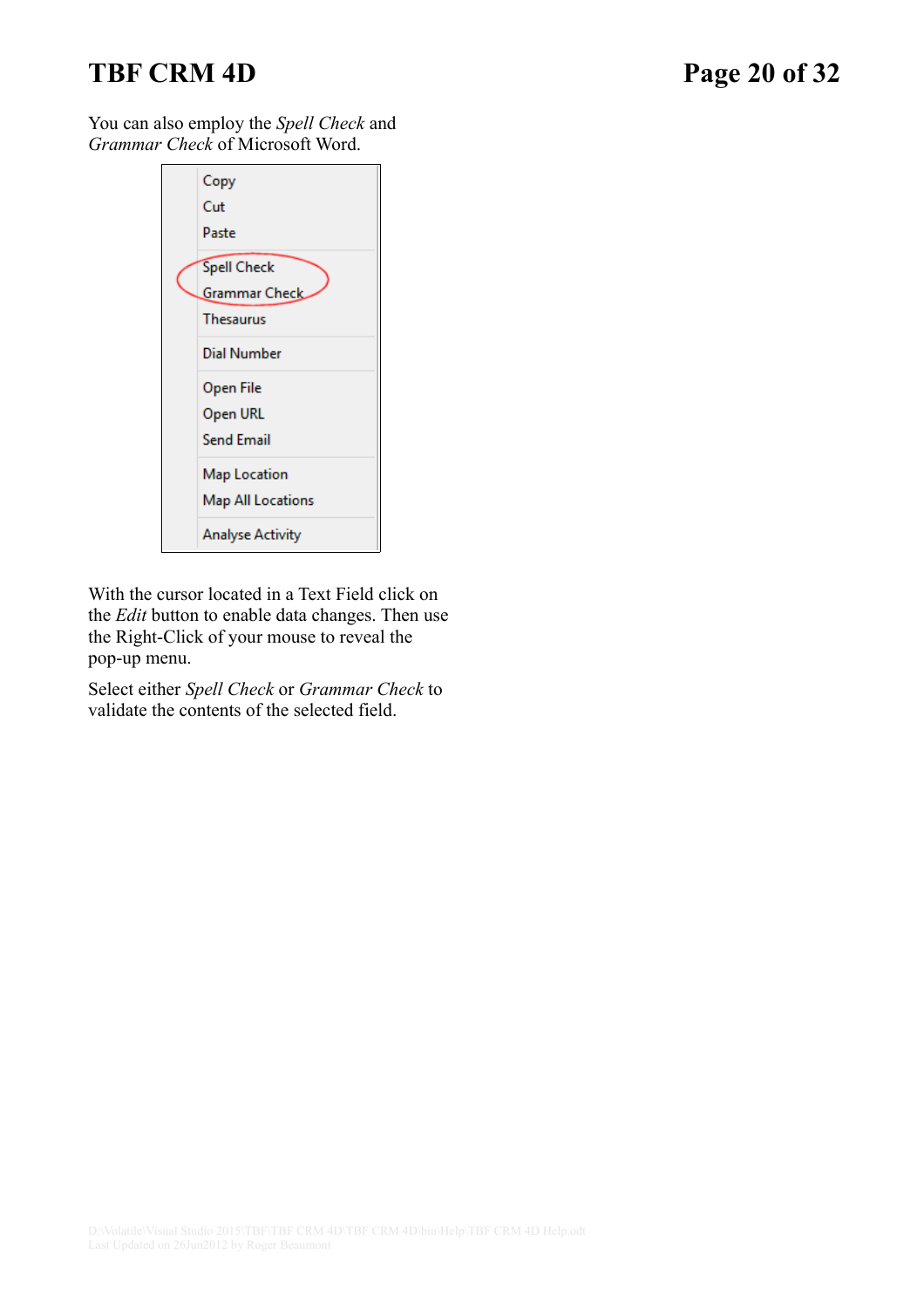# **TBF CRM 4D Page 21 of 32**

### **Integration with Other Systems**

Tasks can be copied as Events in a **Google Calendar** by using the synchronisation option in the side-bar.

The *Sync with Google Calendar* option transfers Task details to your chosen Google Calendar.

*NB: In order to link your TBF CRM 4D database with your Google Calendar you will need to create credentials to allow the program to update your Calendar. This one time option ensures that your log in details are not revealed to the program. The program provides full instructions for creating and saving your credentials***.**

Once you have synchronised your database with a Calendar you are then only one step away from synchronising your database with your mobile device (telephone, pad, etc.).

Follow the one time synchronisation steps on the Google Calendar web site. This will match the entries in your online Google Calendar with the Calendar in your iPhone or Android device.

**Google Maps** is used to display the location of a Place. This link is triggered either by double-clicking in the Post Code field or by selecting a Post Code and using the appropriate entry in the popup menu.

**Google Maps** can also be used to populate address fields using the Post Code as a starting point. Place the cursor in the Post Code field, right-click with the mouse, and select the option to *Look up Address using Post Code.*

The web site of the Place can also be viewed in **your preferred web browser**. Either double-click in the Web Site field or select the URL and use the appropriate entry in the popup menu.

In a similar way **your preferred email client** can be triggered by double-clicking in the Email field or by selecting an email address and using the appropriate option in the popup menu.

The **Bulk Mail** option is found in the side bar under Data Exchange. This option guides you through the steps required to create your own list of email addresses. The final step triggers MailChimp, a well known bulk mail facility. However, having created your list of email addresses you can use these with your preferred bulk email service.

If a modem is fitted a telephone number can be dialled by double-clicking in the relevant telephone number field. This triggers the operating system's **telephone dialling** mechanism.

If you have **Skype** operating on the PC you can double-click in the Skype Name that is found in the People tab. This will trigger a Skype call to the selected name.

*Note that you may need to open Skype in order to "allow access" to TBF CRM 4D.exe*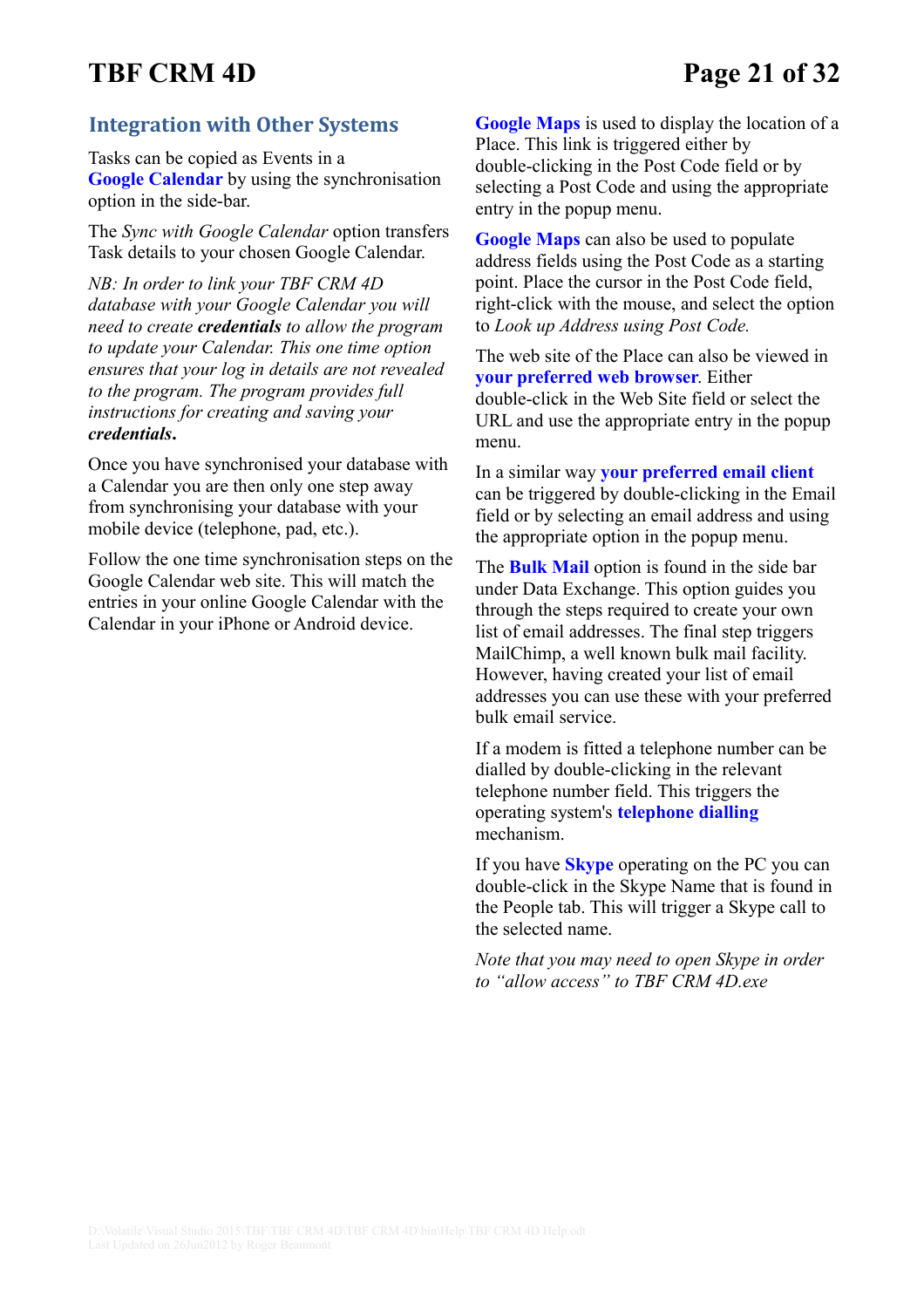# **TBF CRM 4D Page 22 of 32**

# **Customising TBF CRM 4D**

#### *Options*

To configure TBF CRM 4D to suit your requirements click on Options in the side-bar.



The first option is *Display Age*. This determines whether the age of a person is displayed when their birth date exists in the database.

Select *Set Custom Labels* to allow you to alter the description of the fields on the form. See the section [Using Your own Terminology](#page-22-0)

Choose *Reset Dialling Method* to revise the method used for dialling telephone numbers.

Selecting the *Start with Reminder Form* reduces the screen real estate used when the program starts.

The *Toggle Hints* option determines whether the in line and popup hints are displayed or hidden.

The option *Drop List Refresh On/Off* affects performance during database updates. It determines if the values in drop lists are updated following record changes or additions.

When the program validates Alarm Times the default "end of day" is 16:45. Times after this curfew cause the Alarm Day to be incremented and the Alarm Time to be set to 09:00. The option *Evening Times* enables you to schedule Tasks to fall due up to midnight.

When you select the 'Data Exchange' option to 'Sync with Google Calendar' you can choose to have completed Tasks deleted. To enable this option select *Delete from Google.* Note that you will be asked to confirm each individual delete.

*AutoHide Side Bar* determines whether the Side Bar reduces in size when the mouse is in the left-hand panel. This option helps to reduce the screen real estate that the program requires.

*Adjust Font Size* enables you to alter the size of the text that is displayed. You can increase or decrease the size by increments of one. Note that the program does not limit the size you choose so you may make the text illegible.

When using the popup menu option to *Map All Locations* you can choose the maximum number of points to be plotted. If there are more points selected than this maximum, TBF CRM 4D will create a new page after the maximum has been reached. To alter the maximum, use the *Points Mapped per Page* option. Note that the current maximum is shown in the description.

The *Start Date for Search* option can be a number or a date.

If a number is entered this will be the number of months of data that will be included. It provides a rolling start point. For example a value of 3 will include the previous three months. A value of 99 includes all records in the database.

If a date is entered this will be the fixed start point for the search.

This option also affects the Tasks that are included in the To Do List.

The option *Days Ahead in To Do* increases the number of records in the To Do List by including Tasks that will fall due N days after the current date. For example a value of 1 will include Tasks scheduled for tomorrow to be included in the To Do List.

The option *To Do Shows up to NN* limits the number of Tasks in the To Do List to NN. For example a value of 10 will only show the top ten entries in the To Do List.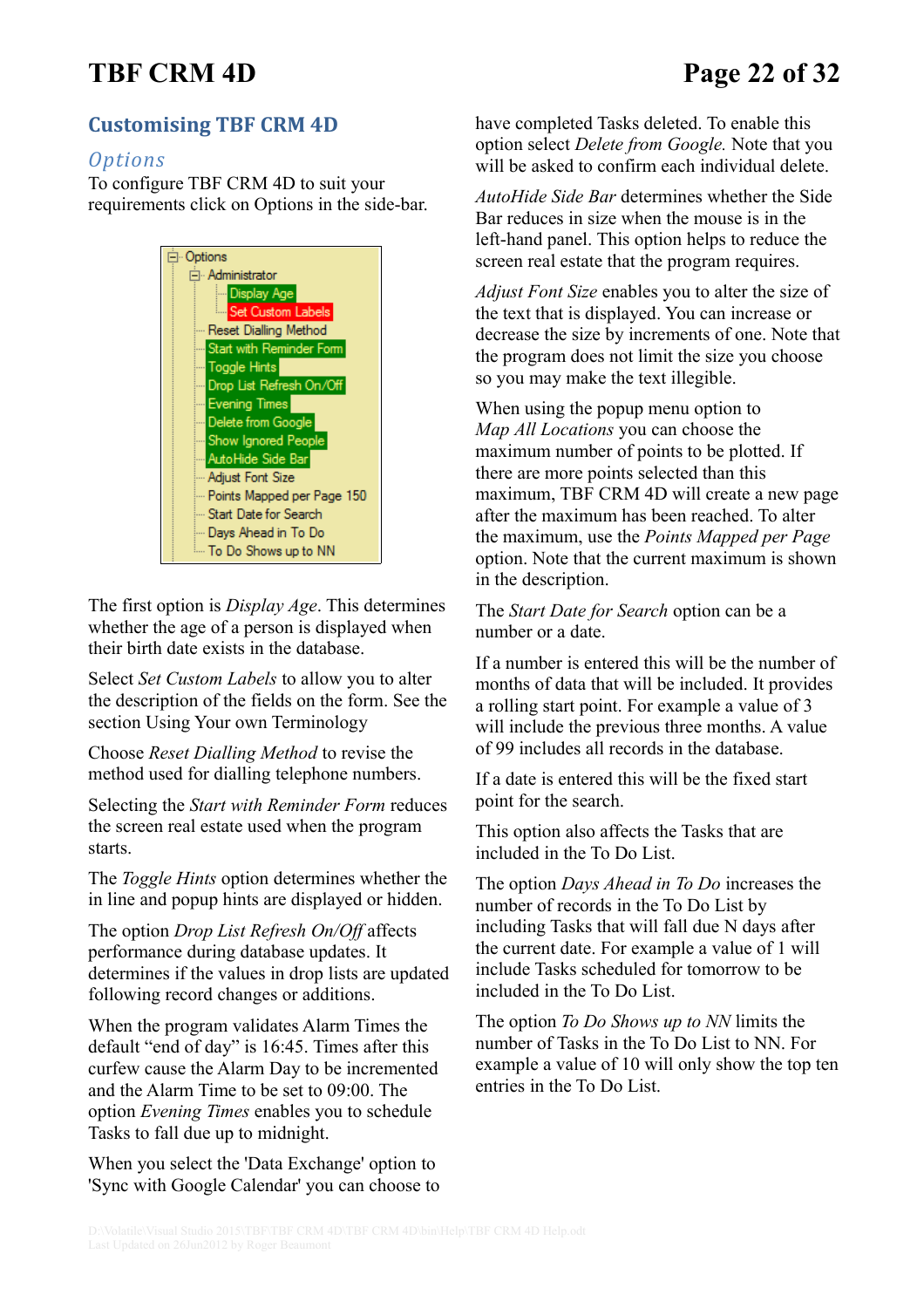# **TBF CRM 4D Page 23 of 32**

# <span id="page-22-0"></span>*Using Your Own Terminology*

To enable this option click on the *Set Custom Labels* option

| ⊟ <sup>.</sup> Options             |  |
|------------------------------------|--|
| <b>E</b> Administrator             |  |
| <b>Display Age</b>                 |  |
| <b>Emp</b> Set Custom Labels       |  |
| Reset Dialling Method              |  |
| Start with Reminder Form           |  |
| <b>Toggle Hints</b>                |  |
| <b>Em</b> Drop List Refresh On/Off |  |
| Evening Times                      |  |
| Delete from Google                 |  |
| Show Ignored People                |  |
| AutoHide Side Bar                  |  |
| - Adjust Font Size                 |  |
| Points Mapped per Page 150 -       |  |
| … Start Date for Search            |  |
| lille Days Ahead in To Do          |  |
| - To Do Shows up to NN             |  |

then click on the Field Name (Label) that you wish to change. The prompt at the top of the side-bar is revised and reflects the field name that you selected.

| Change 'Line 1' to         | Reset I |
|----------------------------|---------|
|                            |         |
| Hint: Leave blank to Reset |         |

The illustration above shows that the field labelled *Line 1* has been selected.

Type the new name and hit the Enter key.

| Change 'Line 1' to         | Reset |  |
|----------------------------|-------|--|
| <b>House</b>               |       |  |
| Hint: Leave blank to Reset |       |  |

The field name changes from

to



If you wish to reset the field name back to its standard value, leave the new name blank and hit the Enter key.

If you wish to rest ALL of the field names back to their standard values, hit the Reset button.

#### **Hint The set of Custom Labels is stored in the**

#### **same directory as the database. Therefore, if you store different databases in separate directories you can have distinct labels per database.**

To change the prompt back to search mode, click on the option *Set Custom Labels* again. It turns red to indicate that it is disabled.



To customise the field names in the form that combines data entry for a Person and Place, proceed as follows.

- 1. Click on the option *Set Custom Labels*
- 2. Select the side-bar option to open the *New Person & Place* form.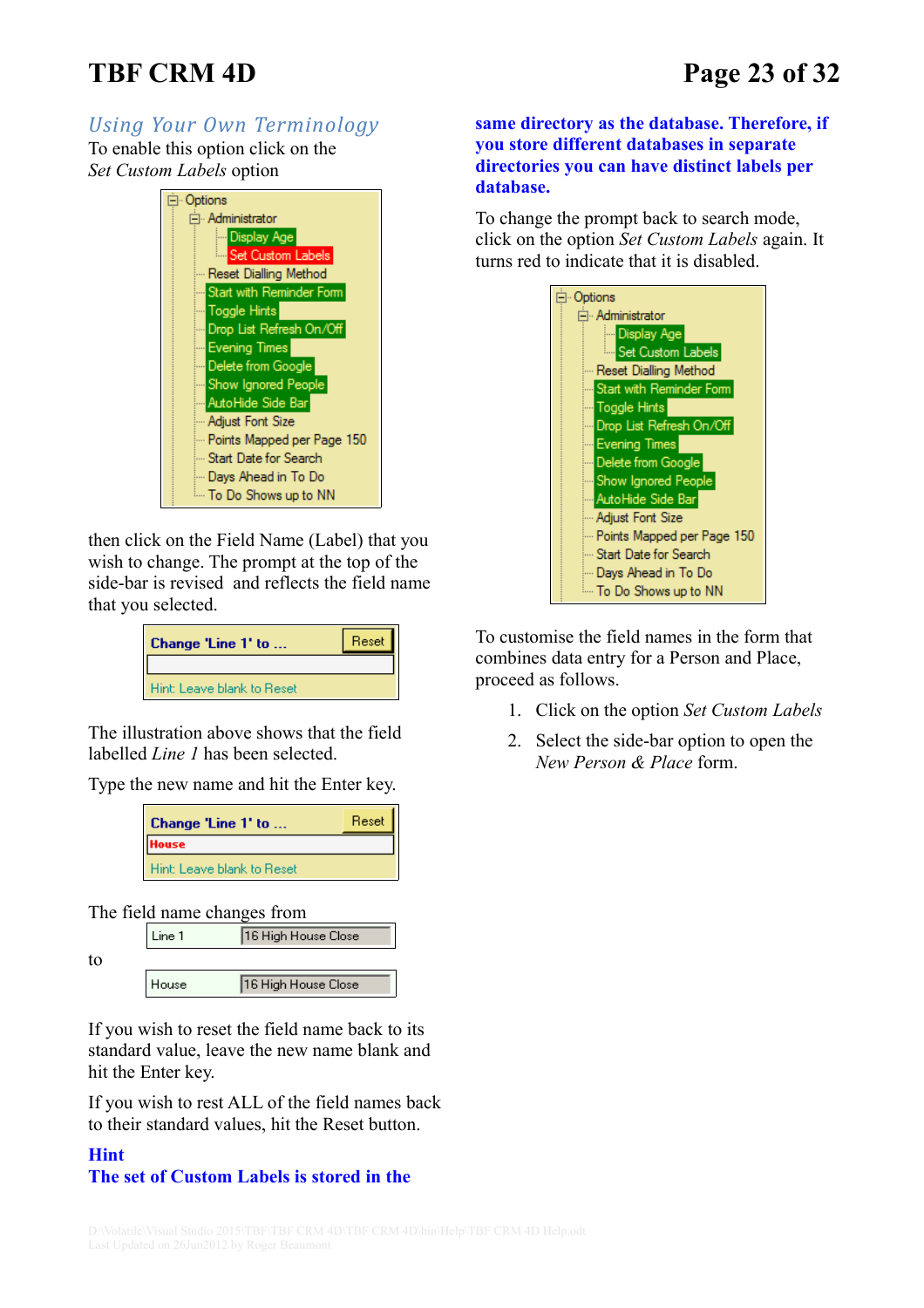# **TBF CRM 4D Page 24 of 32**

## **Projects – Monitor Progress**

The Projects tab is where you can record the progress of a project.

> Projects Places | People | Tasks | To Do List

*Projects* are linked to a *Place*.

Each *Place* can have a number of *Projects*. However, the name of the *Project* must be unique for each *Place*.

TBF CRM 4D does not try to perform a project control function but it does enable you to record the milestones as they are achieved. This monitoring process enables analyses to be performed and reported together with other metrics about the *Places* and *People* in the database.

You can record further detail for your analyses by linking Tasks to the Project. With this linkage established you might count the number of activities required to move from one step to another as the Project progresses.

The default field names in the Projects tab are typically used to map the buying and selling cycles of a sales campaign. (These steps are also recorded in the standard Discussion Report available via the Tasks tab.)

By customising these field names you can adapt the system to suit your own project monitoring.

Examples of other types of project that could be tracked are illustrated below.

- •Induction of new staff
- •Patients recovering from an operation
- •Training for an event
- •Developing computer software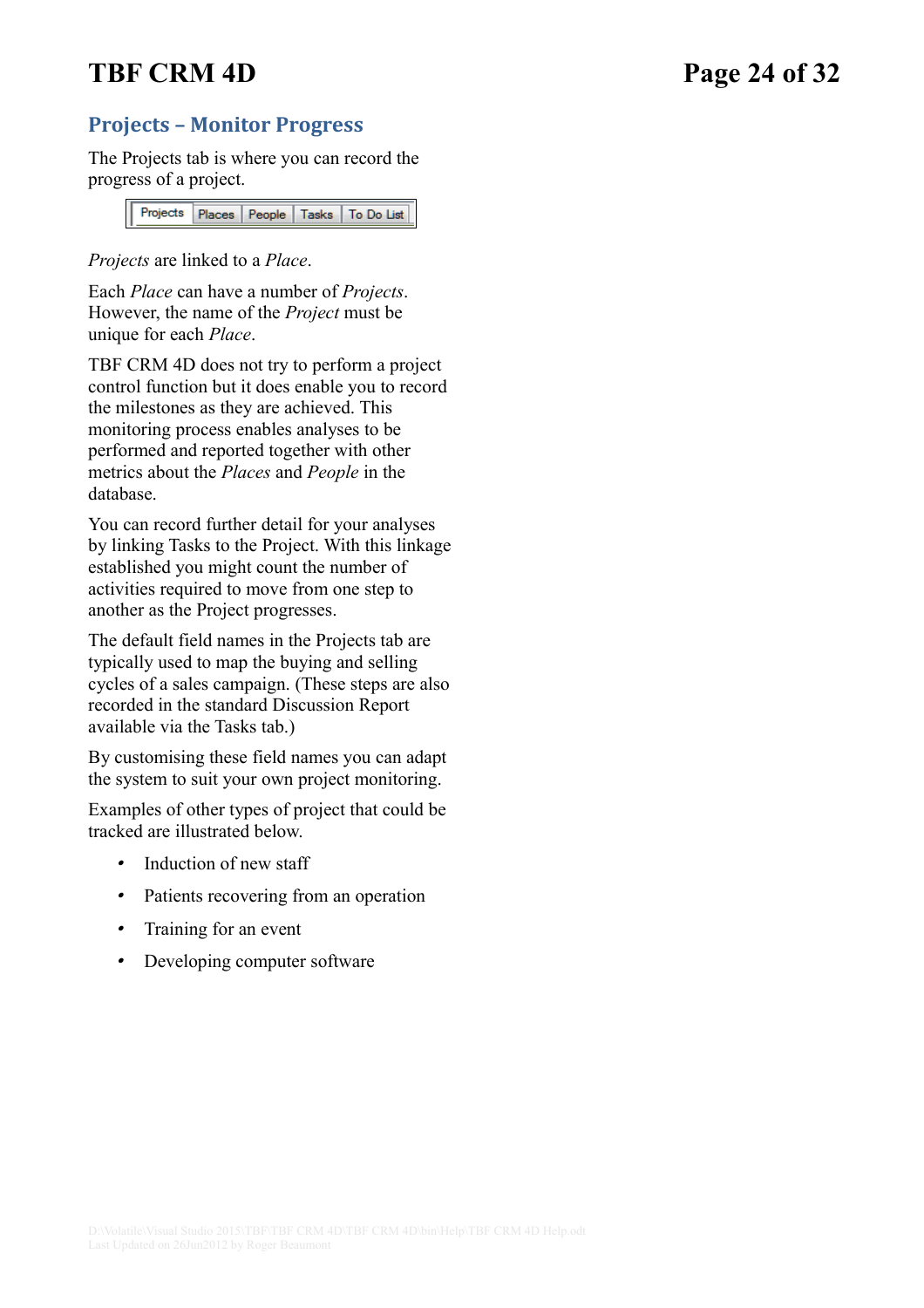# **TBF CRM 4D Page 25 of 32**

## <span id="page-24-0"></span>**Key Performance Indicators**

The application includes a facility to maintain a library of Goals. These Goals might be personal objectives or they might be Key Performance Indicators for your business.

To reveal this library click on the Goal List item



in the side bar.

A form is opened that lists each of the Goals and provides a mechanism for editing them.

Two parameters of each Goal are significant. These are measures of the "usefulness" and the "difficulty" of each Goal. Both are graded between one and ten where ten is the highest grade.

So a Goal that would be really useful to achieve and has medium difficulty for achieving success might be graded 8, 5.

The significance of these grades is revealed when the button



is selected.

This paints each Goal in a matrix and illustrates the relative value of each Goal.



The numbers in the matrix represent your list of incomplete Goals.

A sample list of Goals is shown below.

#### Legend

- 1 OOO Donation 2
- 2 K2A Training 4
- 3 K2A Boot Camp 4
- 4 Order the Aston Martin DB 9
- 5 Buy a house in South Africa
- 6 Lose a stone in weight
- 7 Take Jackie back to The Seychelles

The quadrants in the matrix are allocated the following classifications.



In this way TBF CRM 4D helps you home in on the activities that will deliver the best benefits at the earliest opportunity.

A full list of your Goals, together with other documents to help you to Plan to Succeed, are available by clicking one of the appropriate buttons pictured here.

| Goal List           |                        |                           |
|---------------------|------------------------|---------------------------|
| <b>Goal Planner</b> | <b>Meeting Planner</b> | <b>Delegation Planner</b> |
| Goals Completed     |                        |                           |

These documents are produced in Microsoft Word and therefore can be adapted to suit your own preferences.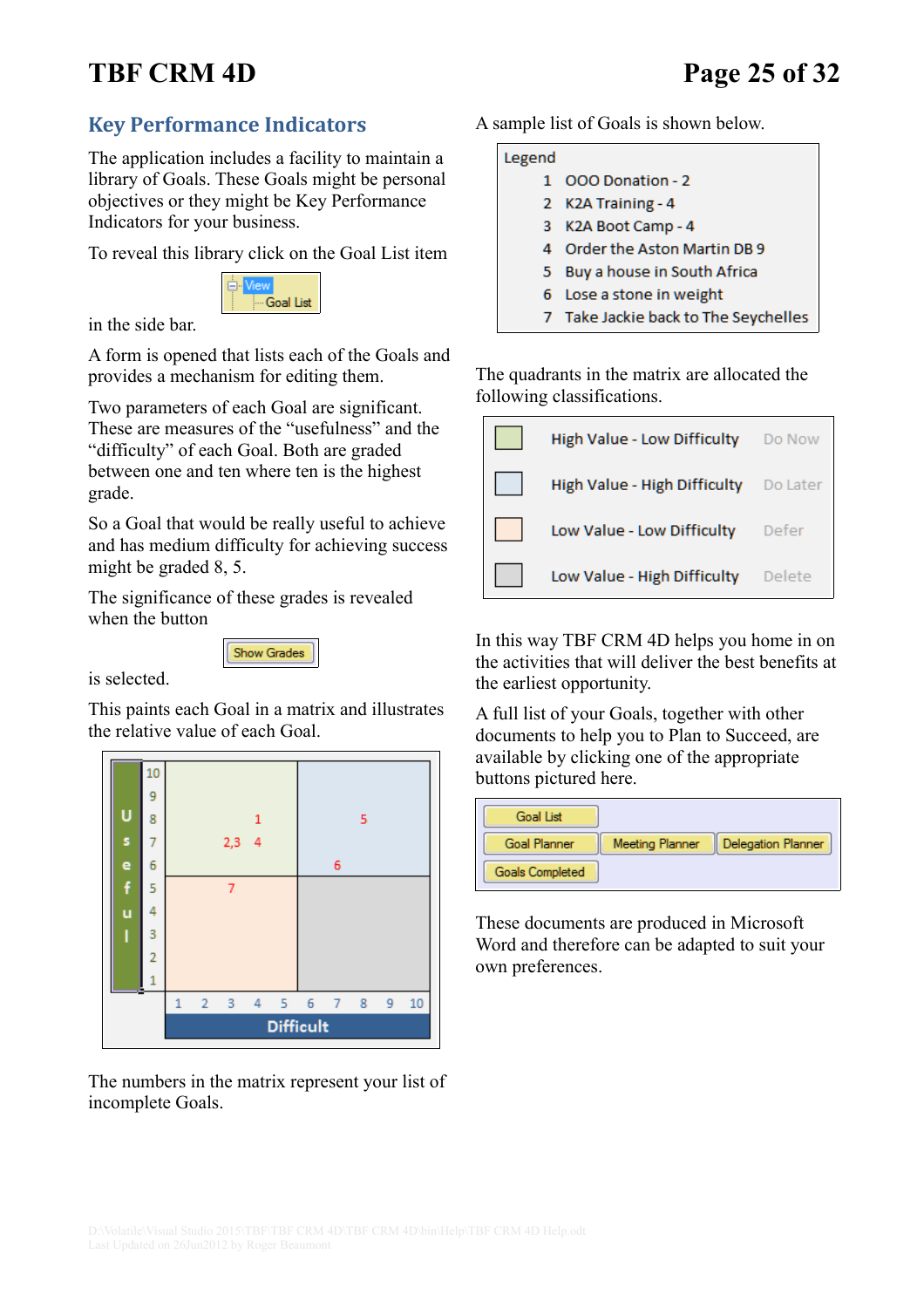# **TBF CRM 4D Page 26 of 32**

## **Reports**

## *Graphical View of Activities*

A standard set of reports can be viewed with the option in the side bar.



#### *Note that this option is available as a chargeable add-on.*

Selecting this option starts the KPI Utility which asks for a Date Range. You can enter start and end dates to narrow the scope of the reports.

There are three reports available. The first is a list of People together with a count of their Tasks within the date range. The second is a count of the Activities (Type of Task) and the third is a list of the Resources and their frequency of use.

Each report is shown in Microsoft Excel. The charting facility is used to highlight the top ten in each report.

Illustrations of these reports are shown below.





If the selected date range is not greater than a year, the KPI Utility also produces Year on Year counts for Contacts and Activities.

#### Following are samples of these outputs.



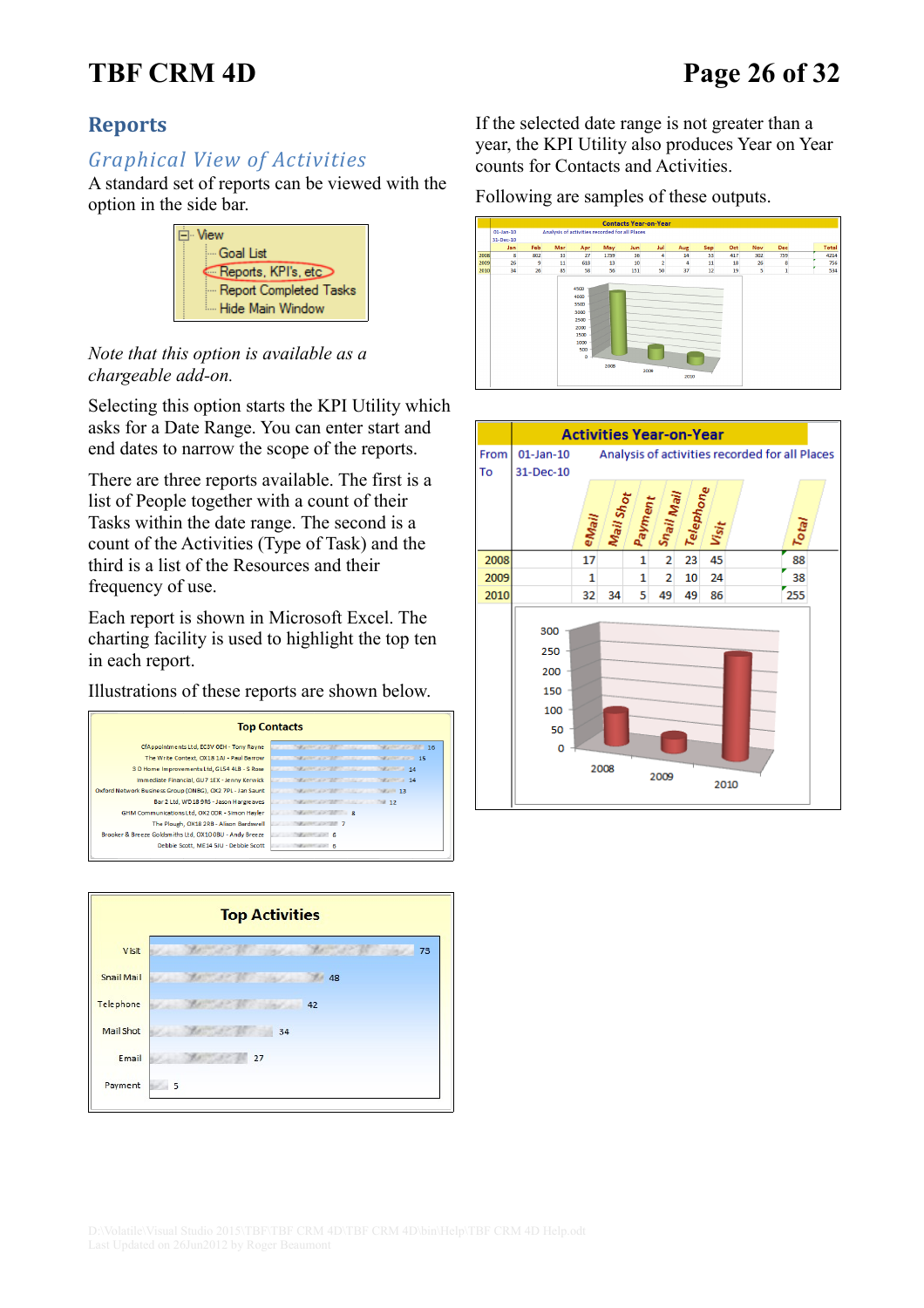# **TBF CRM 4D Page 27 of 32**

## *Simple List of Completed Tasks*

You can see what work has been done for a period using this option in the side bar.

| ≒⊦ View                |  |
|------------------------|--|
| — Goal List            |  |
| - Reports, KPI's, etc  |  |
| Report Completed Tasks |  |
| Hide Main Window       |  |

When this option is selected a form is displayed that enables you to select the period in which you are interested.



Once you have selected the date range TBF CRM 4D copies a summary of all of the Tasks that have an entry in their "Done" date into Microsoft Word and then displays this document by starting MS Word.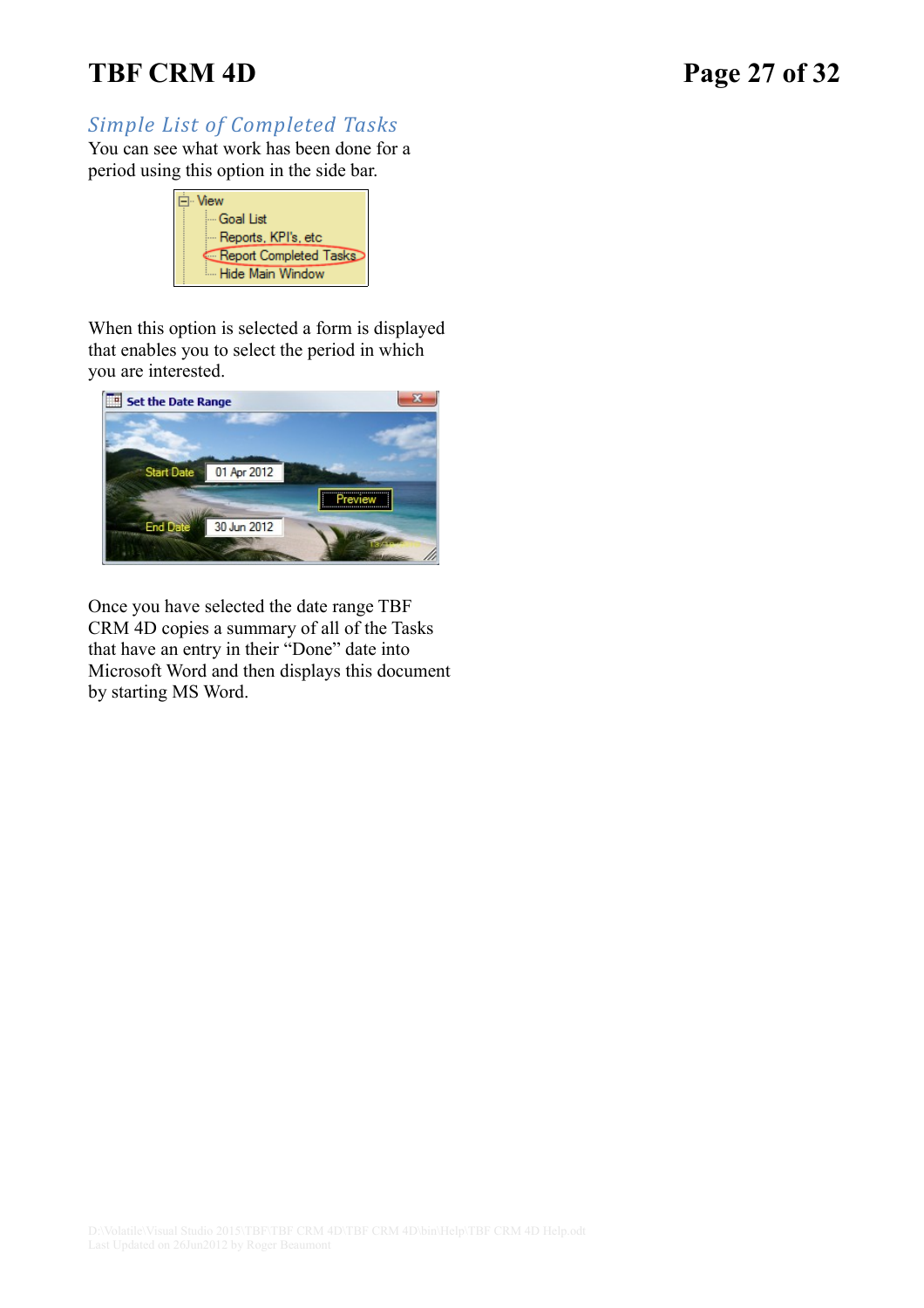# **TBF CRM 4D Page 28 of 32**

## **Analyses**

The Reports option provides useful data but only provides a date range selection as a means of customising the outputs.

Suppose you want to know the people who, for the second quarter of the year, have generated the most activity working for companies in London.

To perform this analysis proceed as follows.

- **1. Select companies in London.**
	- In the Places tab insert the cursor in the "Town" field and type "London" in the search argument.

| <b>Contacts</b>                    |
|------------------------------------|
| Search 'Town' for                  |
| ondon                              |
| Hint: Hit Enter to start searching |

#### **2. Analyse by person.**

In the People tab right-click in the name to reveal the following popup menu.



Select "Analyse Activity" to start the TBF KPI Utility.

#### **3. Extract details for Q2**

When the TBF KPI Utility presents the Date Range selector, enter dates for the second quarter.



An example of the outputs is shown below.





Examples of other analyses that can be achieved using similar procedures include.

- • Which counties require extra work in order to expand the customer base?
- • What is the Job Title that makes the most purchase decisions in our favour?
- • What are the most frequent complaints about our products or services?
- • How long does it take to get a purchase decision?
- • From which market sector do we win most of our business?
- • One use of the system is to hold details of patients suffering from cancer. The system can produce figures for survival rates.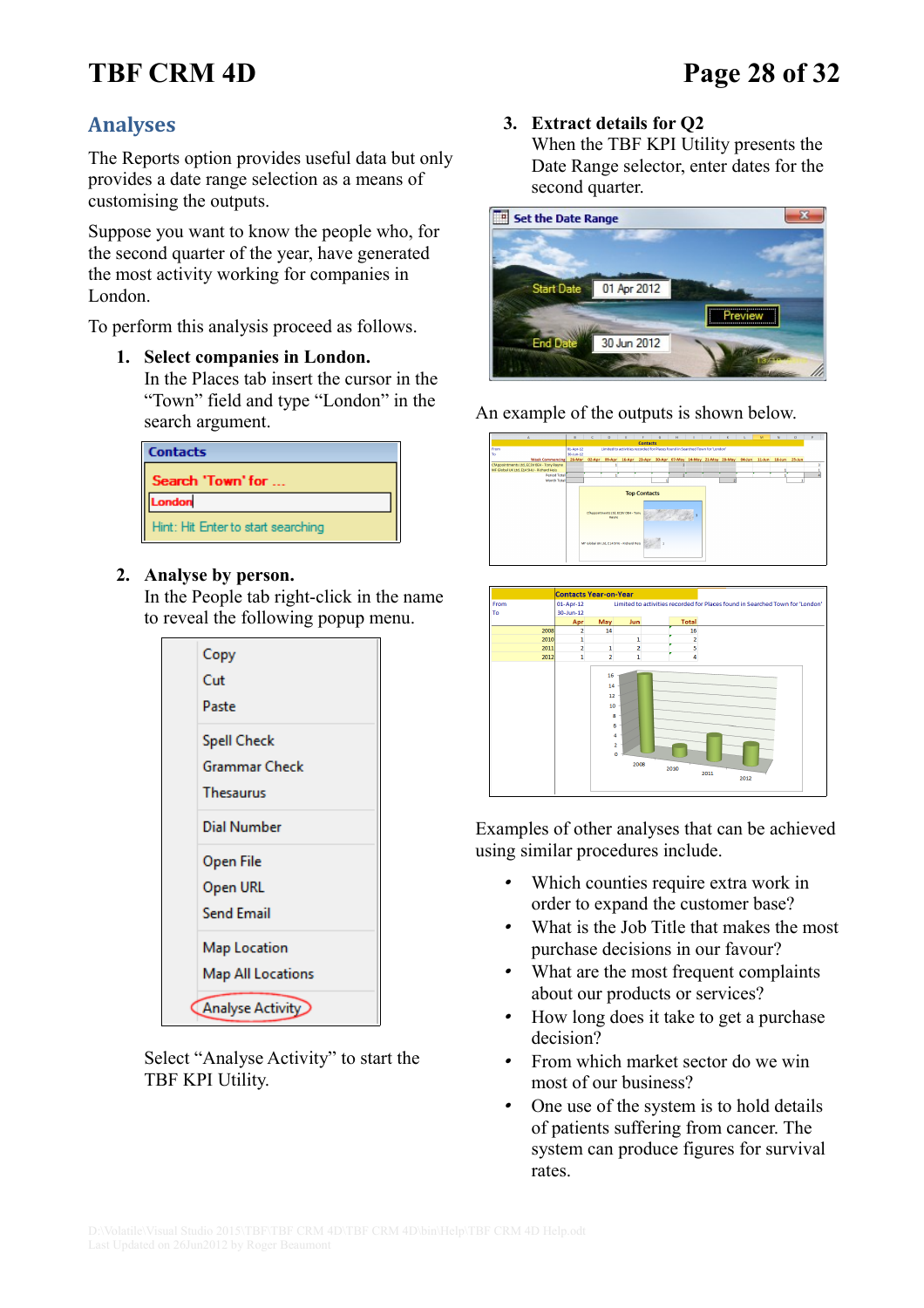# **TBF CRM 4D Page 29 of 32**

Note 1

This *Analysis* option uses the results of your search criteria to limit the "Places" that are included in the analysis. This is true no matter how complex your search has been.

#### Note 2

Some fields are not permitted for use in the TBF KPI Utility. These fields are identified with a *misty rose* background.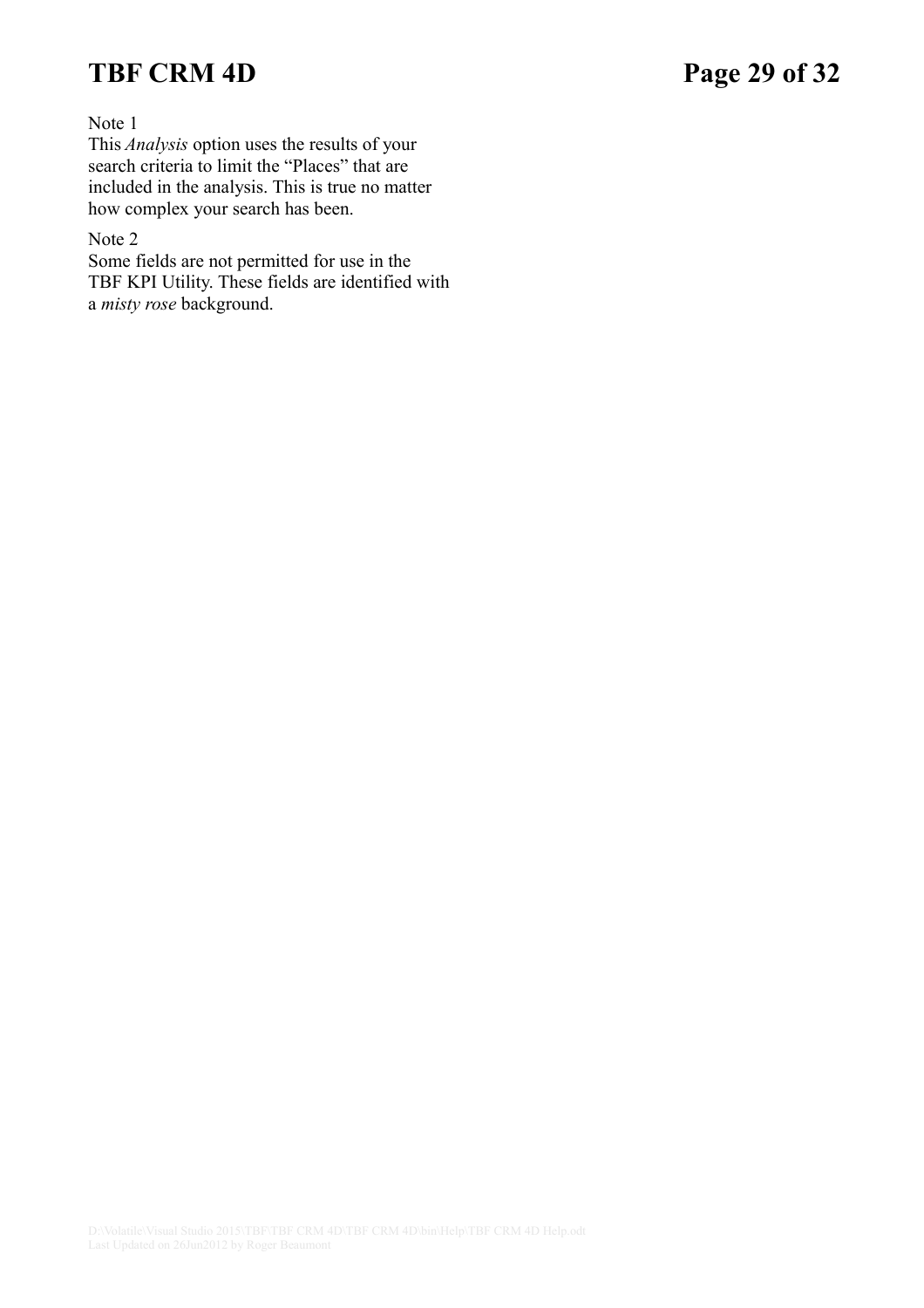# **TBF CRM 4D Page 30 of 32**

### **Documentation**

| ⊟– Documentation     |
|----------------------|
|                      |
| i Introduction       |
|                      |
| ⊧… Advice for …      |
|                      |
| — Helpful Hints      |
|                      |
| 白 Internal Codes     |
|                      |
| - Priority of a Task |
|                      |
| Category Codes       |
|                      |
|                      |

The documentation available for the product can be found by expanding the *Documentation* tab in the side bar.

- • Introduction Displays the document that was displayed when the program was first launched.
- Help Hints Shows the Help File
- • Priority of a Task Describes how the Priority of a Task is determined using the *Important, Urgent*  and *Delegate* options.
- Category Codes Illustrates the predetermined values for the Category drop-lists.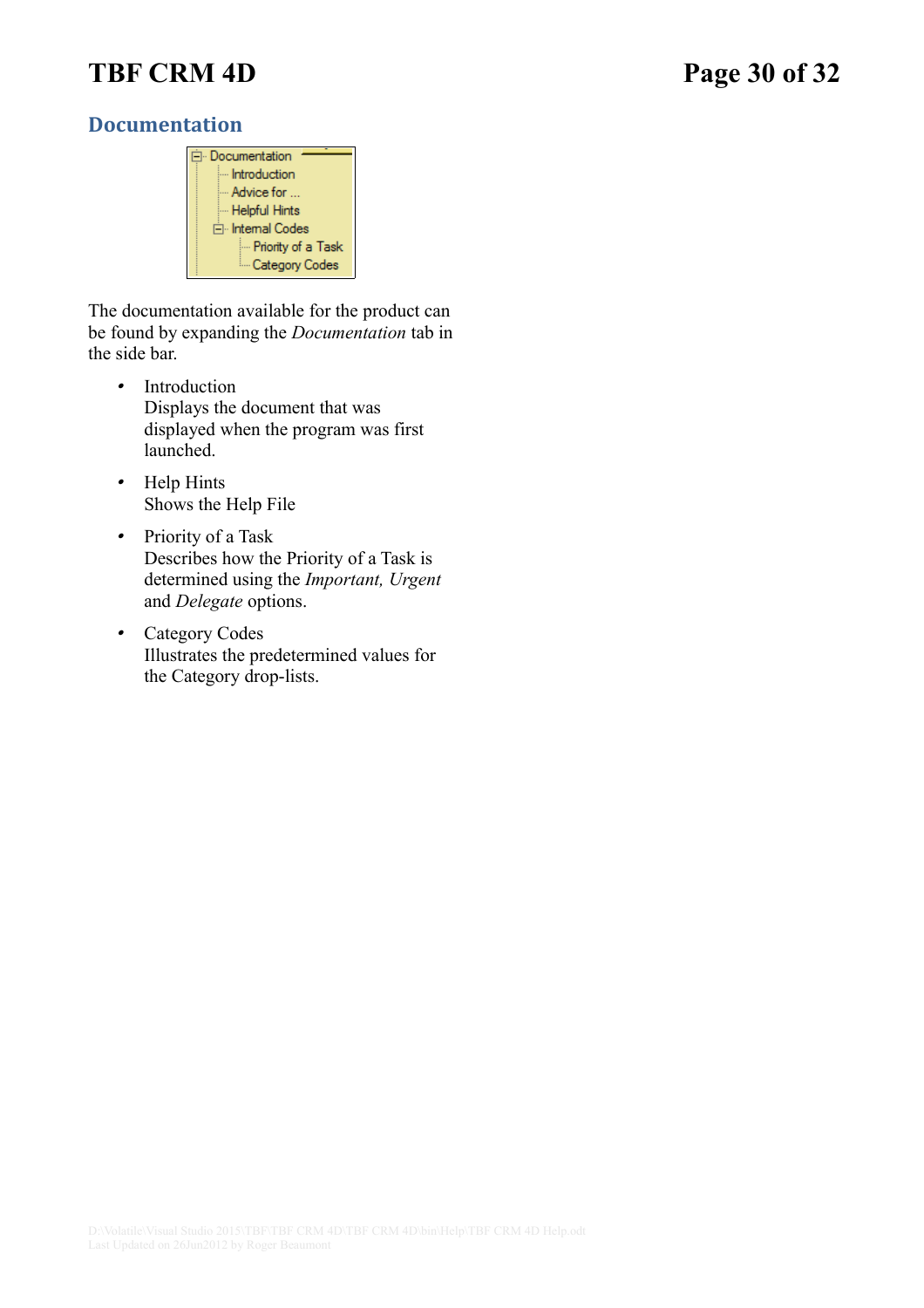# **Frequently Asked Questions (FAQ)**

| Question                                                                                                                                                                                                     | Answer                                                                                                                                                                                                                                                                                                                                                                                                                  |
|--------------------------------------------------------------------------------------------------------------------------------------------------------------------------------------------------------------|-------------------------------------------------------------------------------------------------------------------------------------------------------------------------------------------------------------------------------------------------------------------------------------------------------------------------------------------------------------------------------------------------------------------------|
| I've got this history of contacting different companies. Where is<br>the best place for me to store the details?                                                                                             | The structure of the database allows you to store details of a<br>place (for example the address) and link people to that record.<br>You then store distinct tasks for those people in records that are<br>linked back to the place.                                                                                                                                                                                    |
| I want to record where I first met the person. Where should I store<br>that information?                                                                                                                     | There is no hard and fast rule for this. You could use the type<br>of place, the industry or sector fields. Or you could store this<br>information as a note against the person. Alternatively you<br>could enter a "Met at Microsoft" task that includes a date of<br>the meeting and an alarm for when to follow up.<br>Every one of the fields identified above is researched by the<br>Intelligent Search facility. |
| Some of my Contacts perform a specific role for me. For example,<br>some are Introducers and some Lend Finances to my customers.<br>How can I use the Status field to identify them?                         | The Status field has pre-defined values.<br>The best place for this type of information is the Type field of<br>the person record.                                                                                                                                                                                                                                                                                      |
| When I'm entering a new Activity (say I've just spoken to<br>someone and agreed to visit them) do I have to enter two Tasks in<br>the database? One for today's discussion and one for the planned<br>visit. | That is an option although you'd probably want to 'complete'<br>the discussion task as soon as you enter it.<br>It may be easier to enter the discussion as<br>"On 25 Dec 2010 talked to Father Christmas "<br>and allocate a date and time for the follow up action.                                                                                                                                                   |
| I've just completed a Task that appeared in the To Do List. How do<br>I change its Status to Completed so that it no longer appears?<br>Should I set the Status to D - Deleted?                              | No. Changing the Status to 'D' (Deleted) means that the record<br>will be removed from the database when you next Purge.<br>To complete a task put a date in the <i>Done</i> field of the task.                                                                                                                                                                                                                         |
| How do I import the history that I've been keeping?                                                                                                                                                          | Use the Import Utility.                                                                                                                                                                                                                                                                                                                                                                                                 |
| I have records of the telephone calls, emails and letters that I've<br>sent to a company. When I add them to the CRM system how do I<br>link them to that company in the database?                           | This is done automatically if you import the data.<br>Alternatively add a Place record containing the company<br>details, then add People records linked to that Place. Finally<br>add new Tasks for each of the People.                                                                                                                                                                                                |
| What is the meaning of the different Status Codes?                                                                                                                                                           | Double-click in the Status field for an explanation.                                                                                                                                                                                                                                                                                                                                                                    |
| My old system used Keywords for searching. I'm familiar with<br>those keywords. Where can I store them in your CRM system?                                                                                   | Keywords of this type usually identify a Place. For this reason<br>it is best to store these Keywords as a Note attached to the<br>Place.                                                                                                                                                                                                                                                                               |
| I've just sent a letter to somebody. Can I store a copy of that letter<br>in the database?                                                                                                                   | Yes. Double-click in the Path to File field and store the path to<br>the document. Later, double-click that path to display the letter.                                                                                                                                                                                                                                                                                 |
| How do I extract email addresses and use them for bulk emailing?                                                                                                                                             | Use the "Search" options to identify the people who wish to<br>email. Use the "Export to CSV" option to create a file of<br>emails. Edit the exported file if required. Finally use the<br>"Bulk Email" option to compose and send the emails.                                                                                                                                                                          |
| I've just sent a mail shot. How do I store a copy of it in the<br>database and make sure that I follow-up with each recipient?                                                                               | To create follow up actions after a mail shot, use your<br>spreadsheet program to populate the "Task" columns (these are<br>on the right hand side of the exported file). Then import these<br>task details.                                                                                                                                                                                                            |
| What are Categories used for?                                                                                                                                                                                | Categories provide an indication of when the project is due to<br>complete.                                                                                                                                                                                                                                                                                                                                             |
| Is it possible to link two or more companies?                                                                                                                                                                | Each subsidiary company or branch office can contain a link to<br>its parent company.<br>The head office Place is selected from the Parent drop list.                                                                                                                                                                                                                                                                   |
| Is there a field for a mobile phone as well as a land line?                                                                                                                                                  | Yes. It is located in the People tab.                                                                                                                                                                                                                                                                                                                                                                                   |